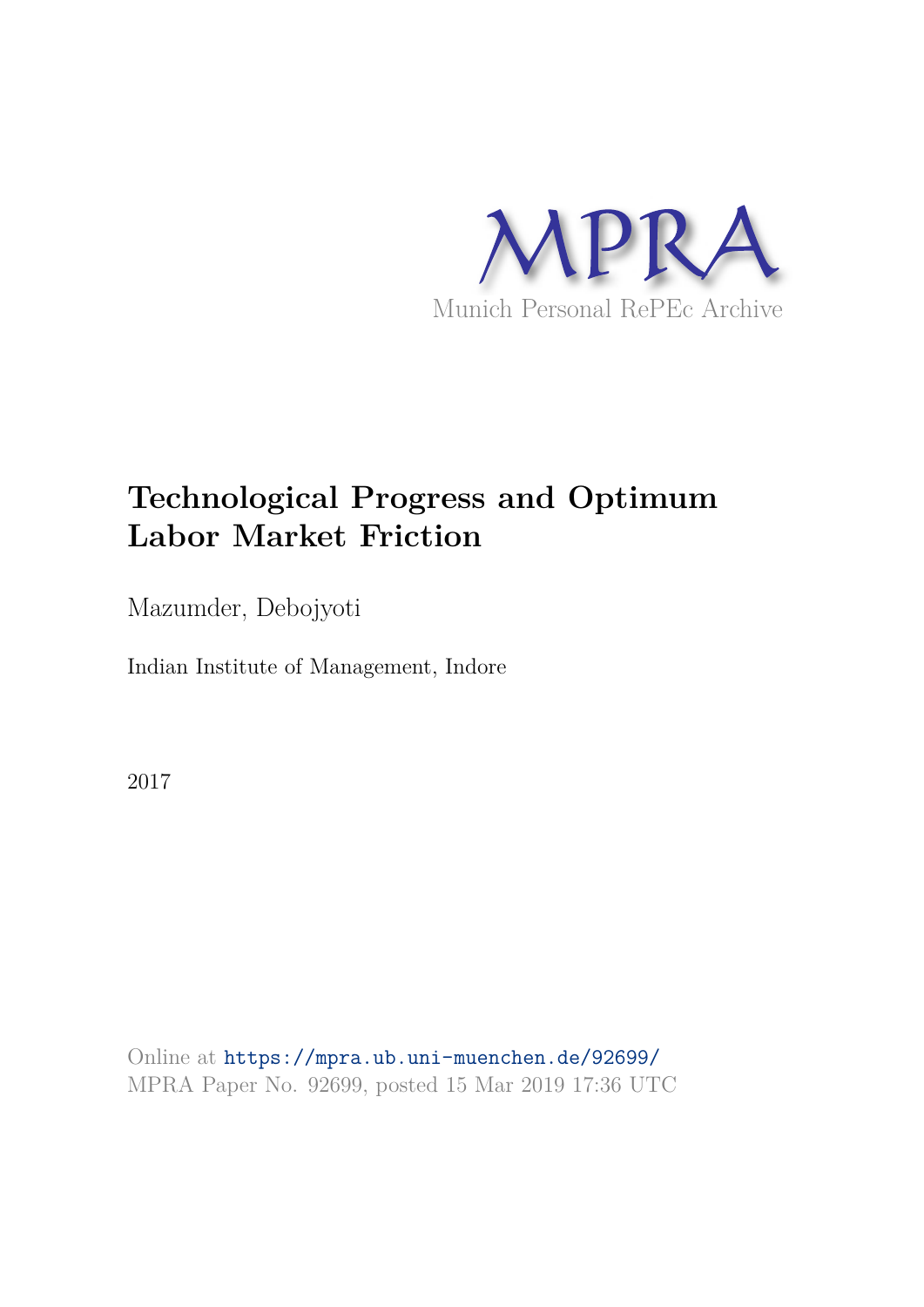# Technological Progress and Optimum Labor Market Friction

Debojyoti Mazumder<sup>1</sup>

Visiting Scientist, Economic Planning Unit

Indian Statistical Institute, Delhi-110016

E-mail: [debojyoti.eco@gmail.com](mailto:debojyoti.eco@gmail.com)

#### **Abstract**

This paper presents a stylized economy with a labor market characterized by search friction. Endogenous technological progress is the only source of growth. A single good is produced with the only factor of production, labor. It works as input in both production and R&D. The model derives the optimal job match that leads towards maximum long run gain, and this optimal can be achieved even without changing the economy's growth rate. Model proposes, higher payment in R&D is optimal for high growing countries and/or countries with high labor market efficiency. The results are robust with taxfinancing government expenditure and under stochastic fluctuations.

Keywords: Search and Matching friction; Labor Market; Technological progress

JEL Classification: J24, J41, O41

<sup>1</sup>The author wishes to thank Prof. Abhirup Sarkar, Economic Research Unit, Indian Statistical Institute, Kolkata for his priceless comments. He also wishes to thank Prof. Rajit Biswas, Centre For Development Studies, Thiruvananthapuram for his invaluable suggestions.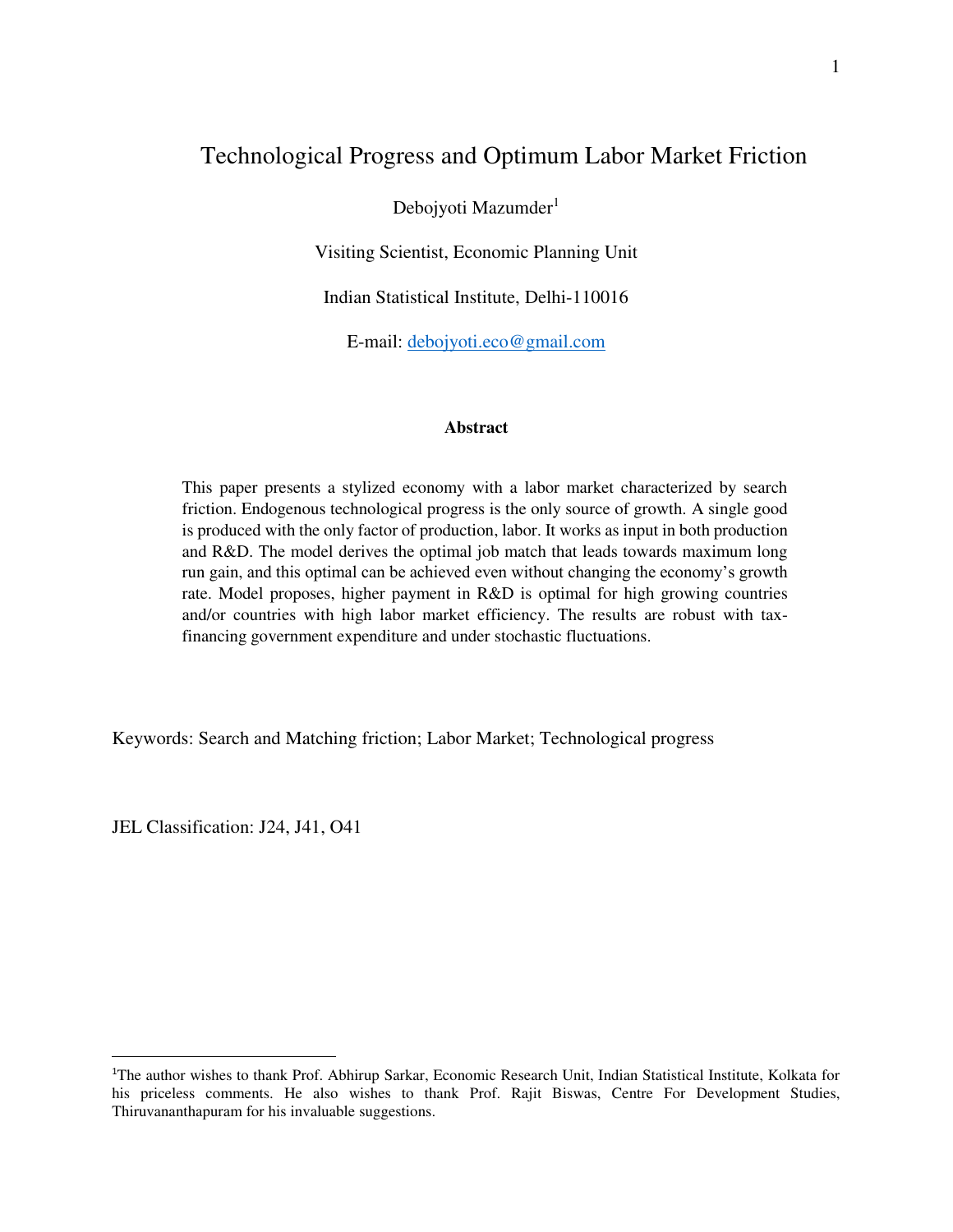# 1. Introduction

l

"Signs America's Scientific Edge Is Slipping"<sup>2</sup> ---Farrel (Denver Post, 2006)

The above headline aptly captures the central concern of the present paper. A class of empirical literature suggests college enrollment decisions are a countercyclical phenomenon (Dellas and Sakellaris (2003)). It is estimated (Long (2004)) that college enrollment rates often increase as the unemployment rate grows. Such a trend is evident for both boys and girls (Clark (2011)). Even in the course of the recent recession (during 2010), college applications have increased significantly both in the USA and UK (Bell and Blanchflower (2011), Long (2013)). We need to posit a suitable theoretical framework, to account for these findings and the headline mentioned at the beginning. This paper builds a model that determines an optimal level of labor market friction such that the countercyclical nature of college enrollment, in turn, can create desired technological advancement. The major contribution of the paper is in its central argument: the labor market imperfection itself can be used to counter an already existent distortion to achieve optimality.

The existing discourse (started from Diamond (1965), Yaari (1965), Blanchard (1985)) shows that the short lived individuals bring an inefficiency in the system by not including 'the future' of the economy in their optimization exercise. Economists have discussed the relationship between R&D and the long run objective of the economy for quite a long time<sup>3</sup>. However, the discussion about the emergence of inefficiency in the allocation of resources in the R&D sector due to the finitely lived individuals is much thinner in the endogenous growth literature. In this context, this paper suggests that the optimal level of labor market friction helps the economy to achieve its long run goal. To restore efficient allocation in the model with finitely lived individuals, this paper neither depends on altruism (like Barro (1974) type growth models) nor it includes money (like, Samuelson (1958) type models).

This stylized model closely builds on a Pissarides type (Pissarides (2000)) search-matching framework of labor market imperfection. However, here, the implications of the labor market friction are somewhat different. The unmatched part of the workforce is considered as a *reserved* 

<sup>&</sup>lt;sup>2</sup> Commentaries and accounts, both in the popular press and in serious academic discussions, have come up with the opinion that steadily USA is losing its comparative advantage in advanced research (Business Roundtable (2005), Galama and Hosek (2008) etc).

<sup>&</sup>lt;sup>3</sup> See Romer (1986, 1994), Grossman and Helpman (1991), Howitt and Aghion (1998), etc.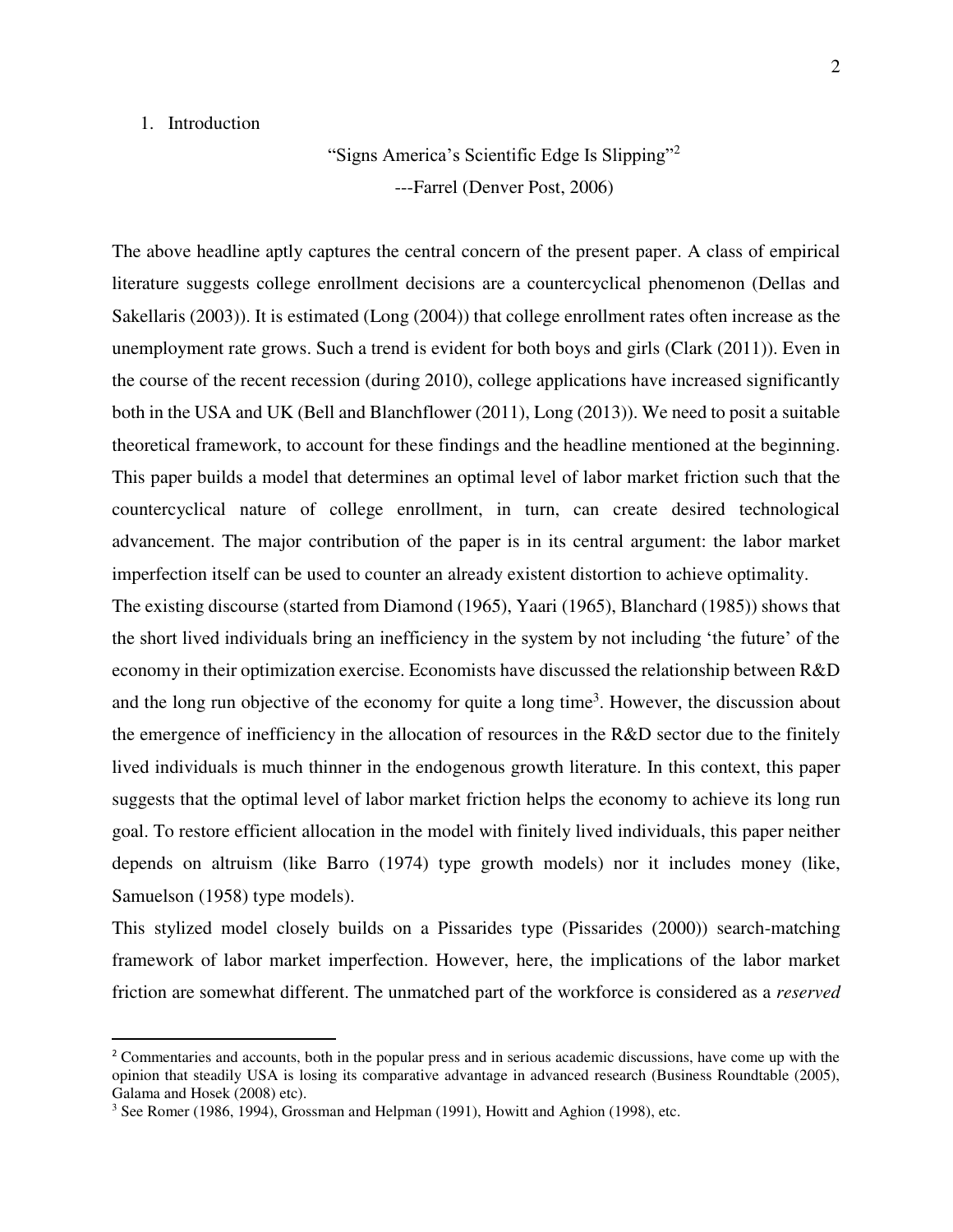*labor endowment*. Labor market frictions induce some of the workers to work in the R&D sector at a lower wage (Lassibille (2001), Marey (2002), Dupuy and Smits (2010)) and this, in turn, improves the future technological progress of the economy<sup>4</sup>. Hence, in this set up, labor market friction has a dual role. On the one hand, it restricts matching between workers and firms and promotes inefficiency. On the other hand, it encourages agents to join the R&D sector which in turn enhances the development of future technology. These two effects taken together give rise to the possibility of interior optimality. The role of the government is crucial in this model. Factor payment in R&D, i.e. R&D wage rate, is dependent on both the production sector wage and government's policy. The key idea of this set up is, once government alters the policy for R&D sector wage payment, effectively it manipulates the wage in the production sector because the labor market in production sector is constituted of search and matching friction where wage is determined through Nash Bargaining. Again, the R&D sector wage is also affected by private sector wage rate. This loop can bring efficiency in the model through counter distortion if government judiciously sets its policy towards R&D expenditure. The paper derives the 'optimum', find the suitable policy which leads the economy to that optimum and finally, discusses the robustness of the analysis under balance budget of the government and stochastic fluctuations in production.

In the long run the hypothetical economy achieves a constant growth rate. Moreover, growth rate of this hypothetical economy remains insulated from the labor market outcomes and depends on the marginal rate of technology upgrading due to investment in research activities. Hence, the optimal labor market outcome does not perturb the growth rate of the economy. Interestingly, optimal policy results show that the economies with higher growth rate need to pay higher wages to the R&D sector workers. Same is the case for the countries where the labor market is more efficient. These findings hint towards the possibilities of over investment in the wage payment of R&D sectors in the less growing or less developed (defined as higher level of labor market friction) countries, by imitating more developed economies (see, McGuinness (2006)).

<sup>&</sup>lt;sup>4</sup> At this point, the author clarifies that the model is not aiming to introduce friction in the labor market from the lack of it, but the focus is to find the optimal level of friction while knowing the fact that the labor market is frictional in most of the countries. Policy directive is to keep the friction at the optimum level, and not to introduce friction afresh.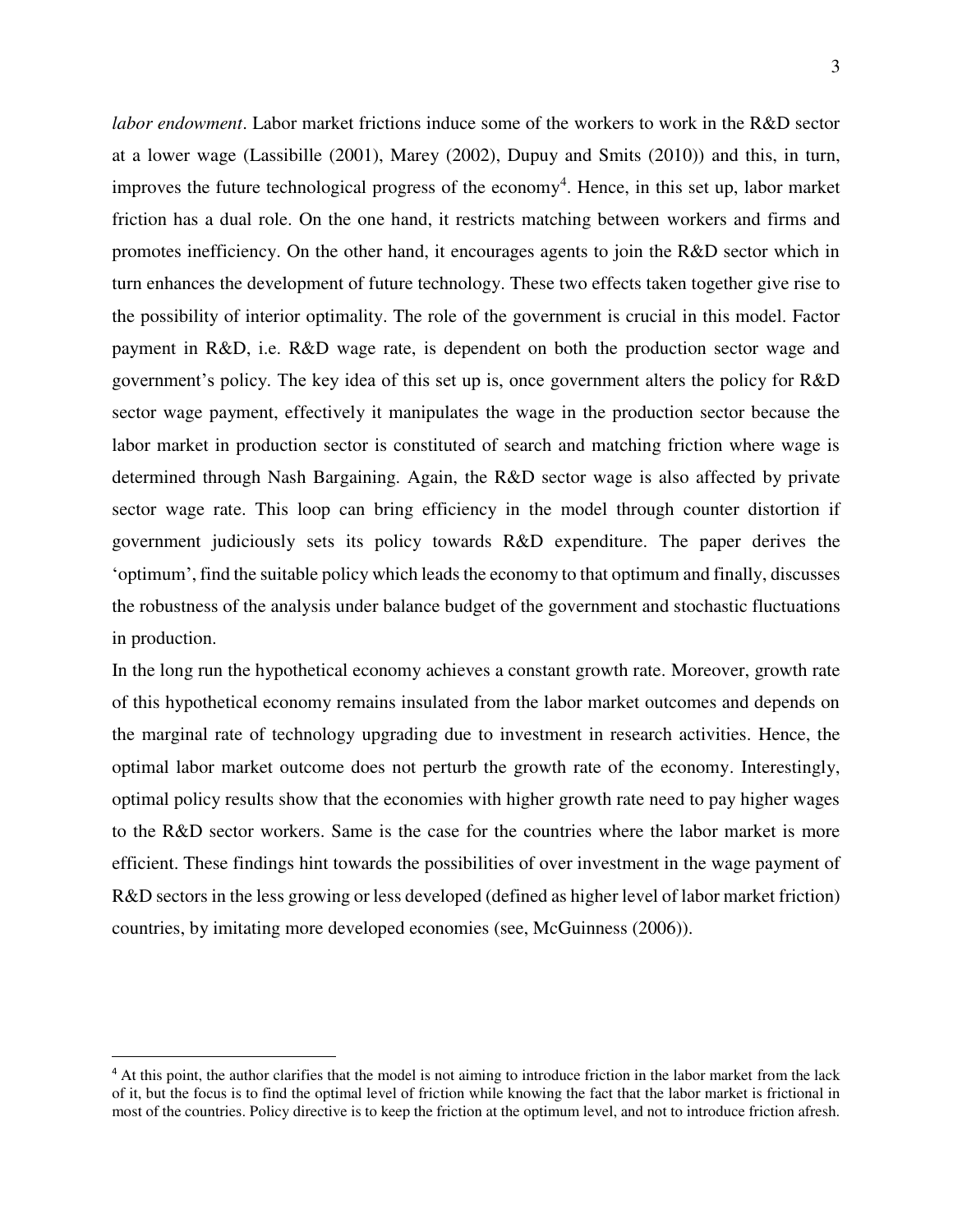Interestingly, all the major results remain unaltered, if the model is extended by inclusion of a binding budget constraint for the government, or by allowing random fluctuation in the production process of the firm.

Few articles in the literature of trade union show that, in the presence of unionization, unemployment can cause a positive effect to generate R&D. Hence, government may strengthen the power of the labor union in the production sector, such that R&D sector grows, which in turn boosts the long run growth rate of the economy (Palokangas (2004), Lingens (2005)). However, there is a quite a large literature about growth and labor market friction. Most prominent contributions among many are Aghion and Howitt (1994), Mortensen and Pissarides (1998), King and Welling (1995), Meckl (2004) etc. All of the articles are thematically different from this present paper, and none of them tries to capture labor market as a tool of counter distortion to achieve optimality.

The plan of the paper is as follows. The next section explains the assumptions and the modeling details of this paper. Determination of the equilibrium values of all endogenous variables is obtained in Section 3. Section 4 finds the long run optimal path for the economy and suggests appropriate policy to achieve that path. Section 5 discusses the two extensions of the basic model. The first checks the robustness of the model under the balanced budget constraint for the government. The second shows the robustness of the results under stochastic fluctuations. The last section, namely section 6, summarizes the whole model and draws some concluding remarks.

# 2. The Basic Model

In this section, we build our benchmark model. The following sub-sections describe the details of this basic model, which is embedded in a discrete time framework.

#### 2.1. Basic Structure and Time Sequence

The hypothetical economy comprises of individuals who live for two periods, infinitely lived firms and a benevolent government. Individuals are endowed with two unit of labor from which each unit can be supplied in each period inelastically. They receive utility from consumption at the end of their life span. Firms employ labor, as the only factor input, to produce a single good which is consumed by the agents of the economy. Product markets are perfectly competitive. However, the labor market consists of search and matching friction (see, Pissarides, 2000). Government provides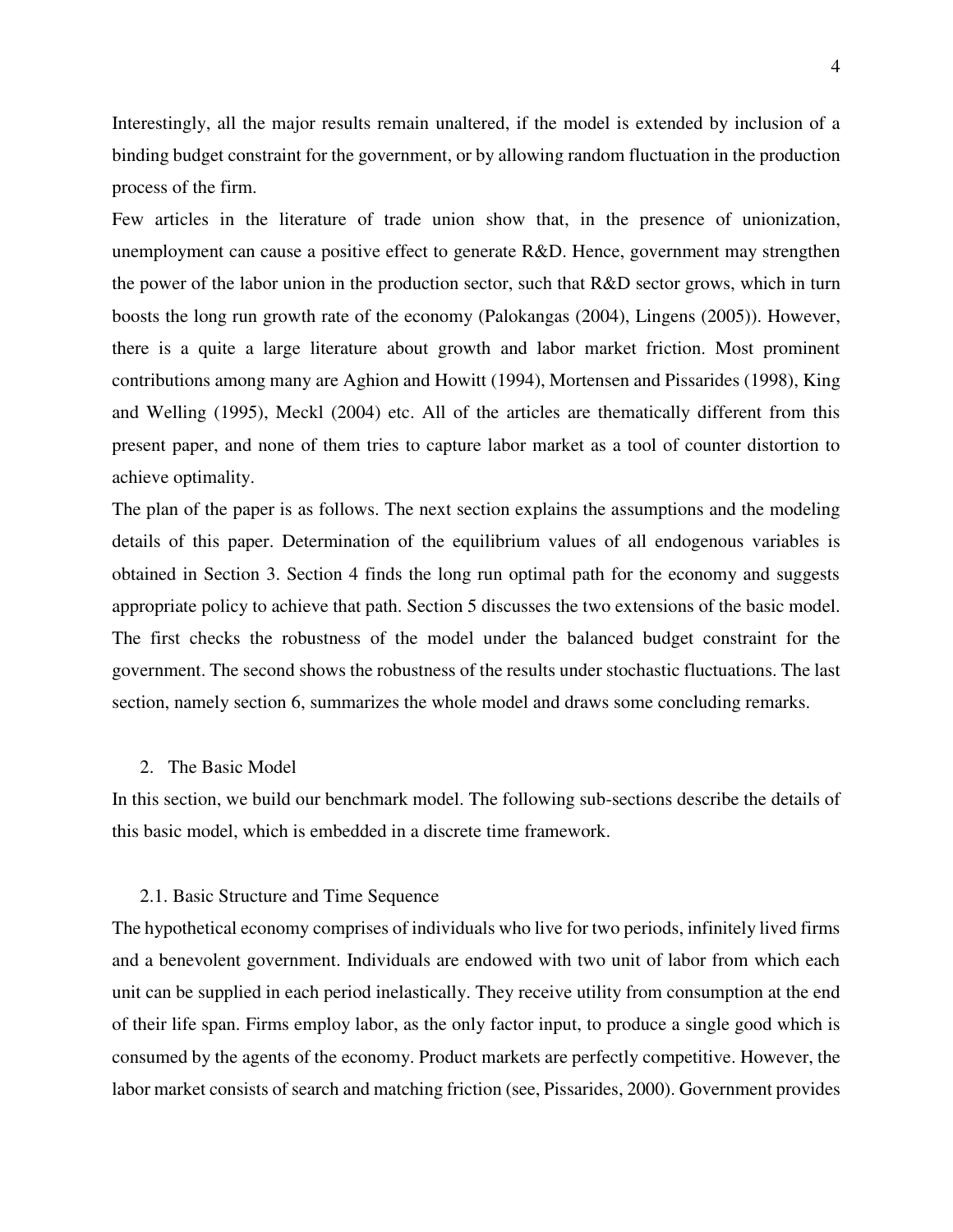an education system and carries R&D activity by educated work-force (which is produced by the education system) to improve the available technology of production in the economy<sup>5</sup>.

Population mass of each generation is normalized to unity. Two generations are present in the economy at any particular time period: young and old. In the beginning, young individuals have two options: either they can search for jobs or they can take education, provided by the government. Individuals who decide to search for job, create a pool of job seeking workers. At the beginning of each period, vacant firms search for productive workers to undertake production. The pool of job seeking workers and the vacant firms interact through a Pissarides type random matching function. Vacant firms who get matched with the job seekers can commence production. Other vacant firms (who have failed to find workers) remain idle until the next matching process takes place. Firms employ worker for consecutive two time periods and one worker-firm match sustains until the worker is alive. This can also be interpreted as job firing rate is equal to one after two periods and within the two periods the firing rate is zero.

 Government does R&D activity only with the help of educated workers. Therefore, individuals who have taken education during the first period can join R&D activity in the second period frictionlessly<sup>6</sup> and receives wage for one period. Technology available for production at any particular period t is developed as an end product of  $(t - 1)$ <sup>th</sup> period's R&D activity. The workers who develop that new technology joined the economy and received their education at  $(t - 2)$ <sup>th</sup> period.

# 2.2. Technological progress

 $\overline{a}$ 

Technology grows endogenously in this model. The progress of technology depends on the labor endowment allotted to the research activity. The gain from investing in research activity increases over time at an increasing rate. Available technology at period  $t$  is denoted as  $A_t$ . Dynamics of technological progress is as follows: exposition

$$
A_{t+n+1} = A_{t+n} + \psi^{t+n} \Omega_{t+n}.
$$
 (1)

<sup>&</sup>lt;sup>5</sup> Literature burdens with the conflicting views about the effectiveness of public funding versus private funding towards enhancing overall productivity of the economy (See, David, Hall and Toole (2000), Hall and Reenen (2000), Feldman and Lichtenberg (1998) etc). We are taking the side of public expenditure of R&D since here we are interested in the overall technological improvement of the economy. There are countries where still public funding is higher than private funding in research (See Albuquerque (2011)).

<sup>&</sup>lt;sup>6</sup> The extension of this baseline model is elaborated in Appendix 2 where the entry in R&D is also consisted of friction and taking education is costly. The main take away of the results are imitating the baseline model's finding. For more clean exposition of the argument, we abstract those two complications in the main text.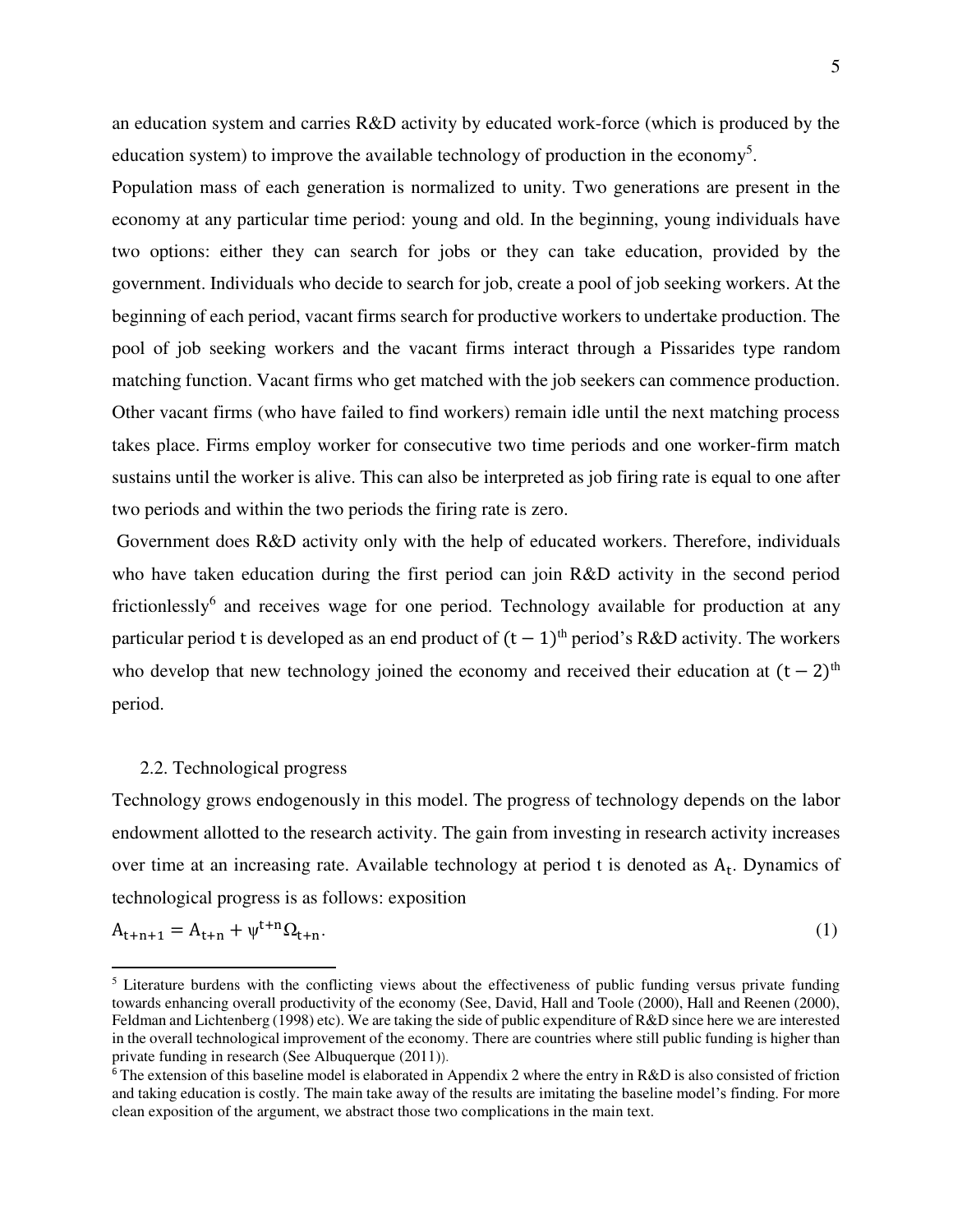where, n is any natural number and  $\psi > 1$ .  $\Omega$  indicates the amount of labor invested towards R&D at any period. ψ can be interpreted as the marginal contribution of labor investment towards technological change. Here it is assumed that the technology of a particular period depends on the previous period's technology level and the marginal progress of technology is increasing with time.

In this basic structure of the model, it is assumed that mapping between improvement in the research activity and increase in the productivity of the worker are non-stochastic. That is, improvement in research is certain, and if R&D improves then the increase in productivity of the economy is guaranteed in the next period.

# 2.3. Firms

l

Firms, at the beginning of any point in time, can be of two types: filled or vacant. Filled firms pay per period wage to the already hired laborers at the beginning of each period. This is the only cost for a filled firm. Per period productivity of each worker, employed at  $t$ , is  $A_t$  which remains unchanged for the two successive time periods. Vacant firms need to incur a positive cost of posting a vacancy for hiring a worker. We assume this vacancy posting cost is proportional<sup>7</sup> to the productivity of a worker at that period. That is, vacancy posting cost at period t is  $dA_t$ , say. After posting the vacancy a vacant firm faces a random matching function to get a worker and undertake production. The matching function which is considered here follows the properties of Pissarides type matching function which is increasing in its each argument, concave and homogenous of degree one. The specific form is assumed as the following (Stevens  $(2007))^8$ :

$$
M_t = \frac{\gamma u_t v_t}{u_t + v_t} \tag{2}
$$

Where  $0 < \gamma < 1$ .  $u_t$  is the number of individuals searching for the job and  $v_t$  is the number of vacancies posted at  $t<sup>th</sup>$  period.  $\gamma$  can be interpreted as the degree of overall matching efficiency of the labor market.

Probability of a successful matching at period t for a firm is,

$$
M(\theta^{-1}, 1) \equiv \frac{M_t}{v_t} = \frac{\gamma}{1 + \theta_t} \tag{3}
$$

 $T$ This assumption is commonly used in the literature. See Pissarides (chapter 1, 2000).

<sup>&</sup>lt;sup>8</sup> The specific form of matching function is purely for algebraic clarity. Exact results can be obtained even with the general form.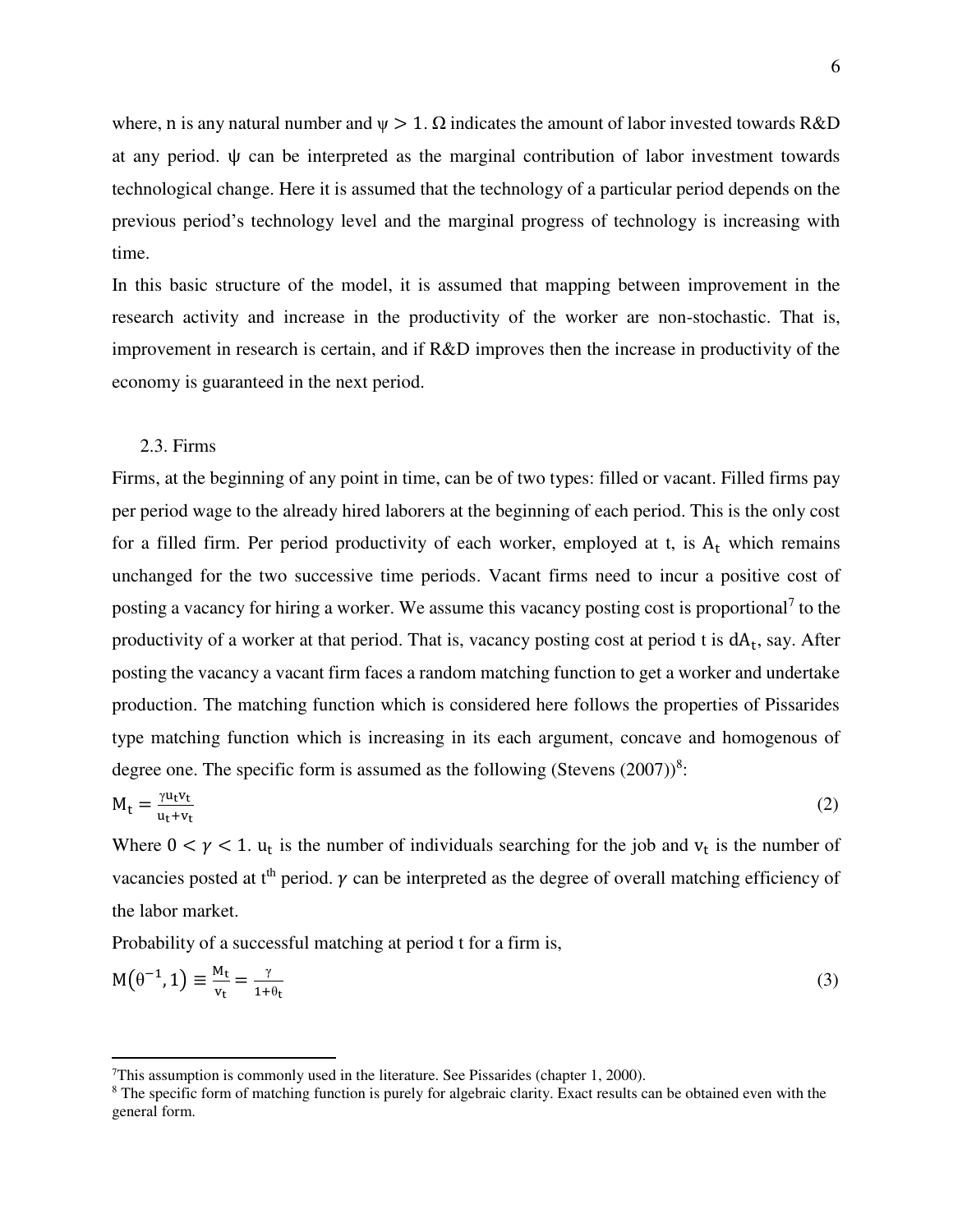Where  $\theta$ ( $\equiv \frac{v}{u}$ ) is conventionally termed as market tightness.

Let  $V_t$  be the life time expected return from a vacant post from the  $t^{th}$  period onwards. There are two components in  $V_t$ : cost of posting a vacancy and expected return from that vacancy. Since firms are infinitely lived  $V_t$  can be represented in recursive form.

$$
V_t = -dA_t + M(\theta_t^{-1}, 1) \left( (A_t - w_t) + \frac{(A_t - w_t)}{1 + r} + \frac{V_{t+2}}{(1 + r)^2} \right) + \left( 1 - M(\theta_t^{-1}, 1) \right) \left( \frac{V_{t+1}}{1 + r} \right) \tag{4}
$$

 $r > 0$  is the interest rate, faced by the firm.  $w_t$  is the per period wage which is determined at the beginning of period t and prevails the same contract for the next two periods. The justification behind this assumption is, the technical knowhow for each matching taking place at the beginning of period t, is  $A_t$  and as we have explained earlier, firms can adopt technology only before commencing the production activity.

Perfectly competitive goods market allows firms to entry and to exist, freely. In equilibrium this implies,  $V_t$  to be zero, for all t. Thus using equation (4), we get:

$$
M(\theta_t^{-1}, 1) = \frac{dA_t}{2(A_t - w_t)}
$$
\n
$$
(5)
$$

## 2.4. Workers

l

In this model a representative individual receives utility only from the consumption of the good. Further it is assumed that she consumes at the end of her life span. She does not have any bequest motive or no credit market exists to smooth the consumption over two periods. Utility depends linearly on consumption<sup>9</sup>. Therefore, only the income which she earns in her whole life time does matter in utilitarian terms, and now onwards we use wage earned as an alternative for her utility.

Individuals, who are born and look for the job at period t, face the same matching function as described in equation (2). The probability of getting an employment by one job seeker is, hence, the following:

$$
M(1,\theta) \equiv \frac{M_t}{u_t} = \frac{\gamma}{\theta_t^{-1} + 1}.
$$
\n<sup>(6)</sup>

<sup>9</sup> Introduction of effort cost can also generate similar results to which this model is particularly focusing.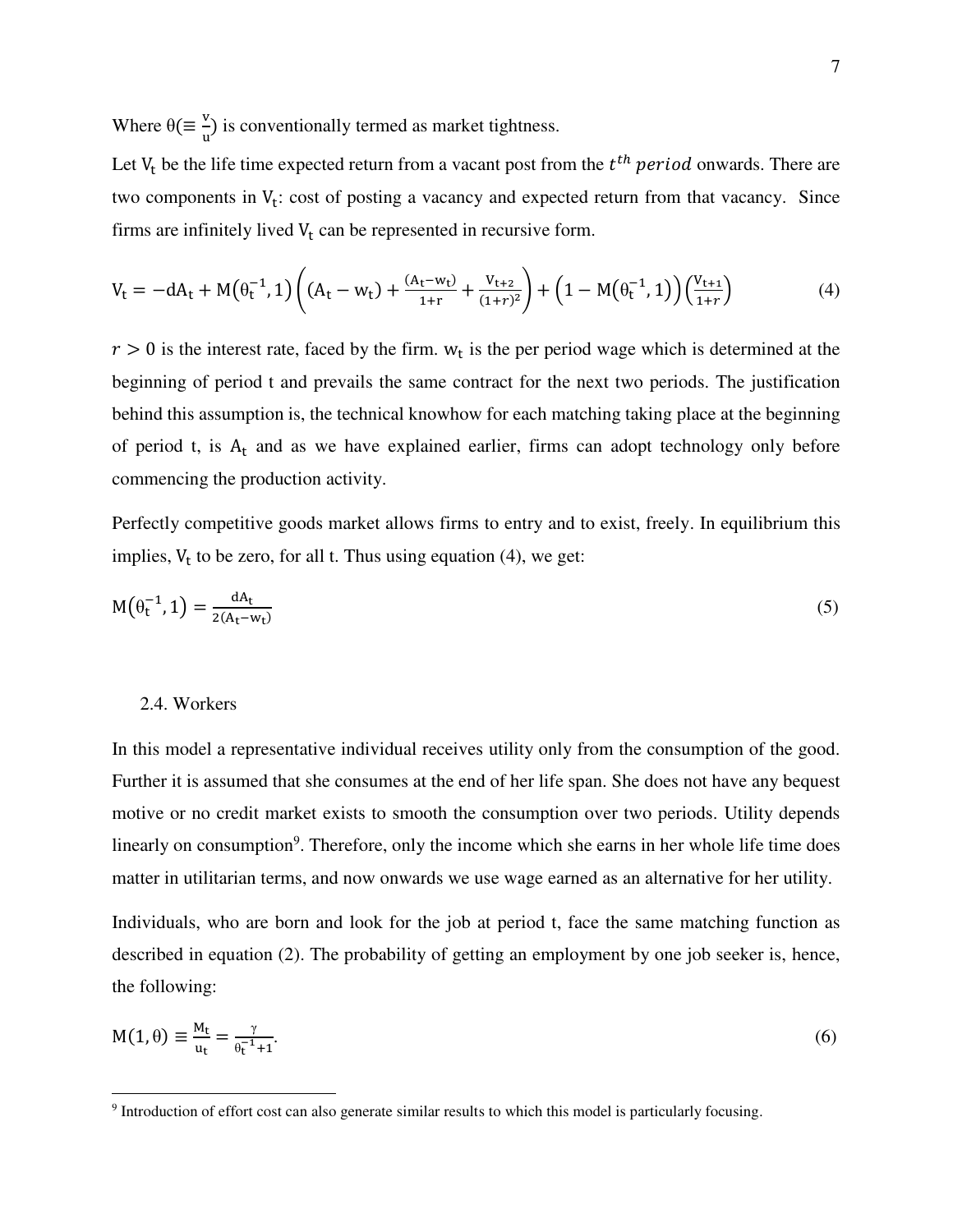A successful matching offers  $w_t$  as per period wage to the 'lucky' searcher. If one fails to get employed, as described earlier, she may join the government provided schooling or may remain unemployed. In either case, she does not receive any wage at period t. However, if she decides to take education (costless, for computational ease) then she has the option to join research activity and earn a positive wage,  $R_{t+1}$  (say), at period (t + 1). It is a simplifying assumption that there exists no friction when she joins R&D activity. On the other hand if she remains unemployed, she gets nothing. Clearly in this model remaining unemployed is a dominated strategy for any individual.<sup>10</sup>

# 2.5. Wages

 $\overline{a}$ 

Costly friction creates the possibility of rent seeking. Firm and worker settle a wage rate through Nash bargaining. Hence,

$$
w_t = \frac{\arg \max_{w_t} (2(A_t - w_t))^{\beta} (2w_t - R_{t+1})^{1-\beta}}{w_t}
$$

 $0 < \beta < 1$  be the bargaining power of the firm. First parenthesis contains firm's share of output. Firm's opportunity cost of not entering into a productive matching is zero (as mentioned earlier,  $V_t = 0$  for all t at equilibrium). Whereas worker's opportunity cost of accepting this match for the two consecutive periods is  $R_{t+1}$ , the wage rate for R&D activity at period (t + 1). Thus, worker's output share net from her opportunity cost is comprised in the second parenthesis of the above equation. After simplification,

$$
w_t = (1 - \beta)A_t + \frac{\beta}{2}R_{t+1}.
$$
\n(7)

Equation 7 shows that the worker's return from a job match  $(2w_t)$  is a weighted average of the total return from a productive firm-worker matching  $(2A_t)$  and the worker's return from working in R&D sector ( $R_{t+1}$ ). That is,  $2w_t$  lies in between  $2A_t$  and  $R_{t+1}$ . In this paper, the determination of  $R_{t+1}$ , the Government provided R&D wage rate is not modeled. For any arbitrary  $R_{t+1}$ , it can be higher, lower or equal to  $2A_t$ .

<sup>&</sup>lt;sup>10</sup> The costless education and frictionless R&D sector are not very restrictive assumptions for the present purpose. A simple extension of the basic model can imitate similar outcomes.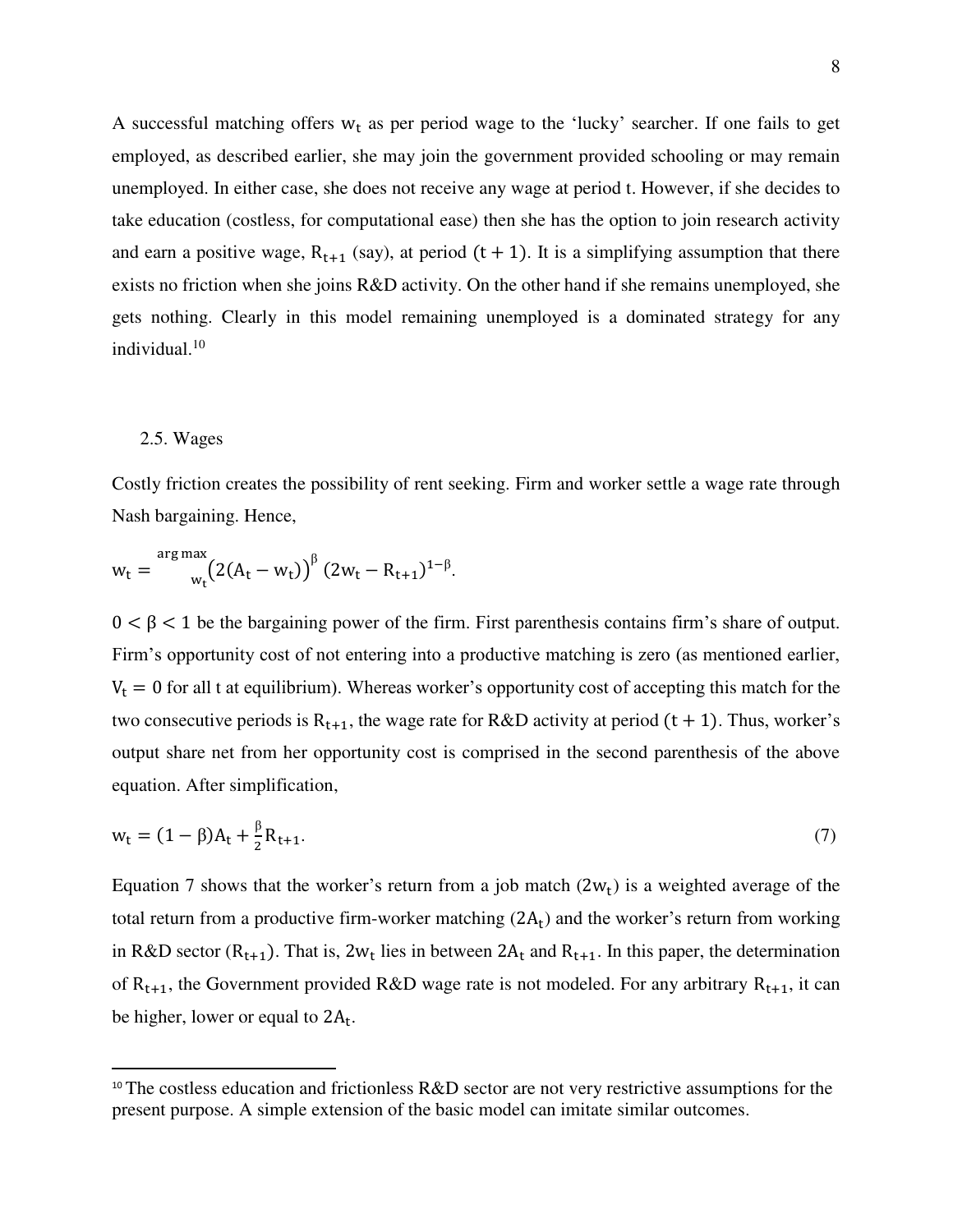If  $R_{t+1} > 2A_t$ , then  $2w_t > 2A_t$  as well (see equation 7). In one hand, all the individual will find it optimal to work in R&D and no one will search for job to produce good. Similarly the number of vacancy posting will be zero (since return from posting a vacancy will be negative).

If  $R_{t+1} = 2A_t$ , then one can solve the equilibrium number of workers needed for R&D activity to get  $A_t$ . However, that does not stop from equilibrium vacancy posting to become zero (see equation 5). Therefore, production will not take place.

 $R_{t+1}$  < 2A<sub>t</sub> (which implies  $2w_t$ > $R_{t+1}$  and  $2A_t$  >  $2w_t$  too) is the only interesting case. In this case equilibrium number of vacancy posting is positive (see equation 5). Here onwards the paper focuses only on this case.

Without loss of generality, following particular  $R_{t+1}$  (which is less than  $2A_t$ ) is assumed in this paper for keeping the model simple and interesting: Government set the wage of the R&D sector,  $R_{t+1}$ , as proportional to the expected wage what the agent would get from the firm at period t if she gets matched. That is,

$$
R_{t+1} = s2M_t w_t \tag{8}
$$

where,  $0 < s \le 1$  is the proportionality parameter. As it is discussed in the introduction, often it has been seen that the return from working in the R&D sector is lower at a comparable skill level. In our model individual who works in the R&D sector, settles late (only for a single period) and receives lesser wage too. This makes the framework of the model more close to the real world (Lassibille (2001) etc.).

# 3. Equilibrium

This section proceeds to solve the model for a unique equilibrium and determines the value of all the endogenous variables.

First we determine the equilibrium wage rate substituting equation (8) into equation (7),

$$
w_t = \frac{1 - \beta}{1 - \beta s M (1, \theta_t)} A_t.
$$
\n
$$
(9)
$$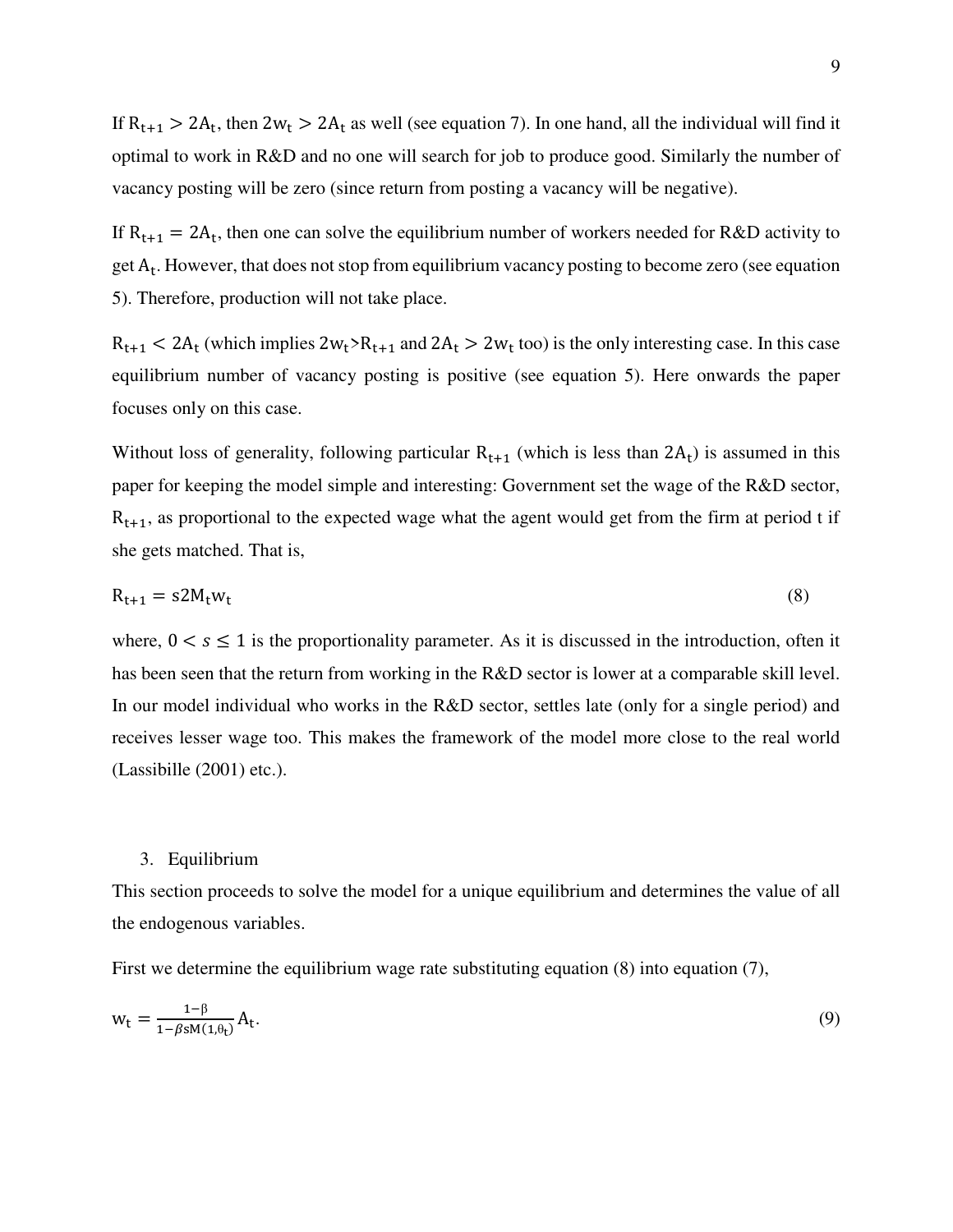Therefore, the wage rate depends positively on the policy parameter  $s$ , the technology level of the economy and the probability of getting a job, while the bargaining power of the firm affects wage rate negatively.

As we have argued in the previous section, for each individual the return from a job in the production sector is strictly higher than the return from R&D sector job. Note that, the person who fails to match with the firm, still gets the opportunity to enter into the R&D sector. Therefore, each individual chooses to search for the job at the beginning of her life span, as an equilibrium decision. Hence, in equilibrium

$$
u_t = 1. \tag{10}
$$

and,

$$
\Omega_t = 1 - M_{t-1}.
$$
 (Since, from equation (10),  $M(1, \theta_t) = M_t$ ) (11)

From the matching function (equation (2)), assumed in this model, it can be shown that summation of the two probability values (i.e.  $M(1, \theta_t)$  and  $M(\theta_t^{-1}, 1)$ , probability of getting a job and probability of getting a worker) is constant and same with the level of overall labor market efficiency parameter. However, this functional form is not binding to reach our results.

Therefore, 
$$
M(\theta_t^{-1}, 1) + M(1, \theta_t) = \gamma
$$
. (12)

Using equations (5), (10) and (12), therefore, a relation between wage rate and per-period matching of the economy can be established, in the following equation:

$$
M_t = \gamma - \frac{dA_t}{2(A_t - w_t)}.\tag{13}
$$

Substituting the value of  $w_t$  from equation (9) in equation (13)  $M_t$ can be expressed in terms of exogenous parameters.

$$
M_t + \frac{d}{2\beta} \frac{1 - \beta s M_t}{1 - s M_t} = \gamma.
$$
\n(14)

Left hand side (LHS) of the equation (14) is a positively sloped monotonic function with respect to  $M_t$  and right hand side (RHS) is independent of  $M_t$ . Therefore in  $M_t$  plane, LHS and RHS can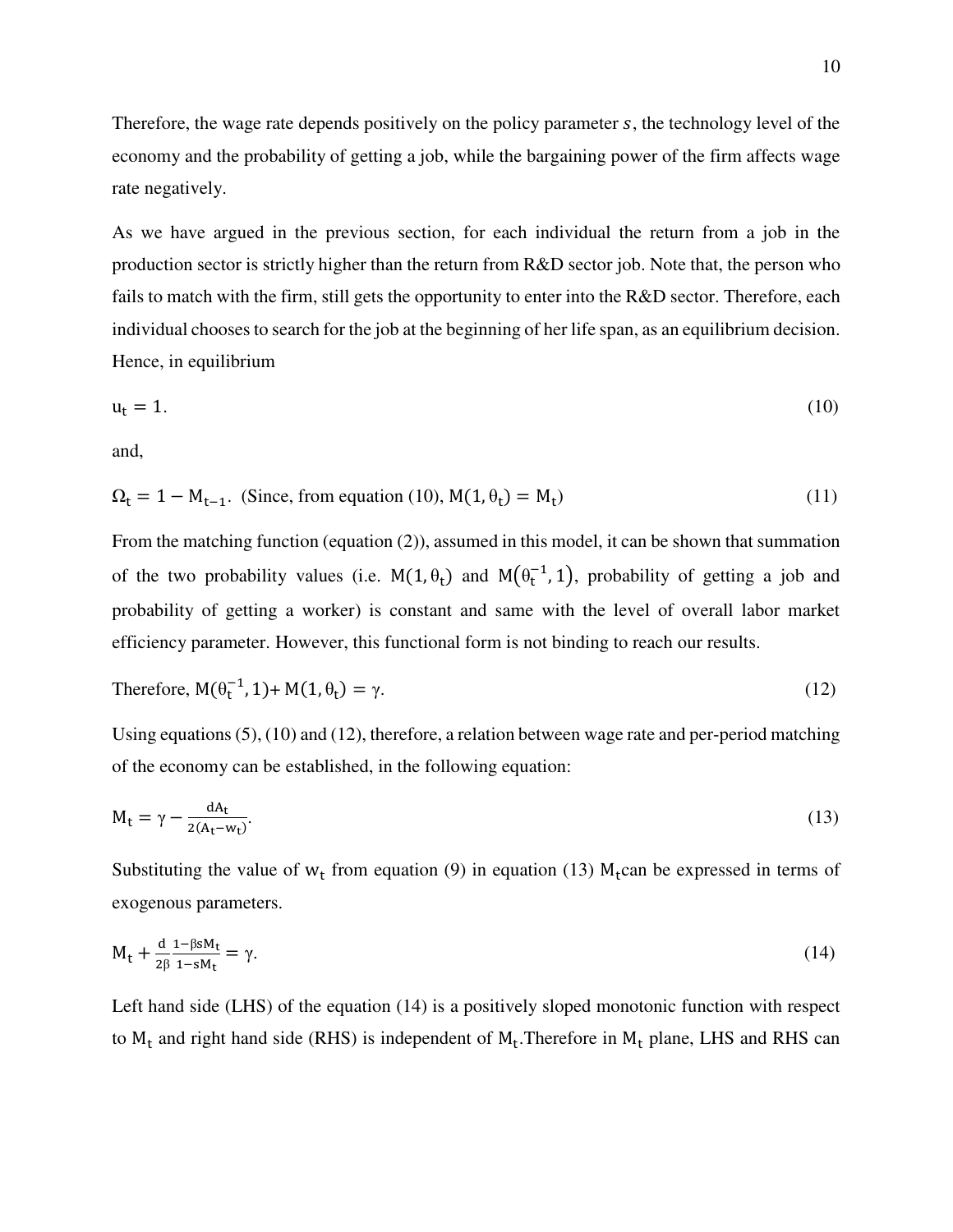intersect each other for suitable parametric restriction<sup>11</sup>. Hence, equation (14) solves for the time independent equilibrium value of overall employment level of the economy. Henceforth this market determined equilibrium value of  $M_t$  is denoted as  $M^*$  (where,  $0 < M^* < 1$ ). This solves all the endogenous variables of the model.

Clearly, technological progress has no impact on M<sup>∗</sup> , but government spending on research activity has a negative influence on it. The intuition is as follows. A higher return from the R&D sector increases the outside option of the individual when he bargains with the firm. If the individual gets a higher return from research activity then it increases the outside option for her, when she bargains with the firm. This in turn reduces the return of the firm from a productive matching, and that implies,  $V_t$  becomes negative (recollect equation 4).  $V_t$  reaches the break-even point only if v falls, and hence, M<sup>\*</sup> goes down. Equilibrium level of matching  $(M^*)$  also depends on d, β and  $\gamma^{12}$ , but here we are focusing on the governments' policy parameter.

For the present purpose we rewrite M<sup>∗</sup> as:

$$
M^* = M^*(s; d, \beta, \gamma). \tag{15}
$$

where,  $\frac{\partial M^*}{\partial s} < 0$  and  $M^*(0; d, \beta, \gamma) = \gamma - \frac{d}{2\beta}$  $\frac{d}{2\beta}$  (note, we already assumed  $\left(\gamma - \frac{d}{2\beta}\right) > 0$  for the existence of the equilibrium).

# 4. Long Term Gain vis-à-vis Short Term Loss

In this section we introduce a social planner (government may play this role as well) who is concerned about the long run goal. GDP at a particular time point, t, is strictly increasing with M<sup>∗</sup> . That is, if the labor market friction reaches its minimum then per-period GDP reaches its maximum. In this model GDP at period t is the following:

$$
GDP_t = (A_t + A_{t-1})M^*.
$$
 (16)

Given all available information, clearly  $GDP_t$  takes the maximum value for  $M^* = 1$ .

<sup>&</sup>lt;sup>11</sup> Necessary parametric restriction is  $d < 2\gamma\beta$ .

<sup>&</sup>lt;sup>12</sup> Effect of other three parameters on M<sup>∗</sup> are the following:  $\frac{\partial M^*}{\partial d} < 0$ ,  $\frac{\partial M^*}{\partial \beta} > 0$  and  $\frac{\partial M^*}{\partial \gamma} > 0$ .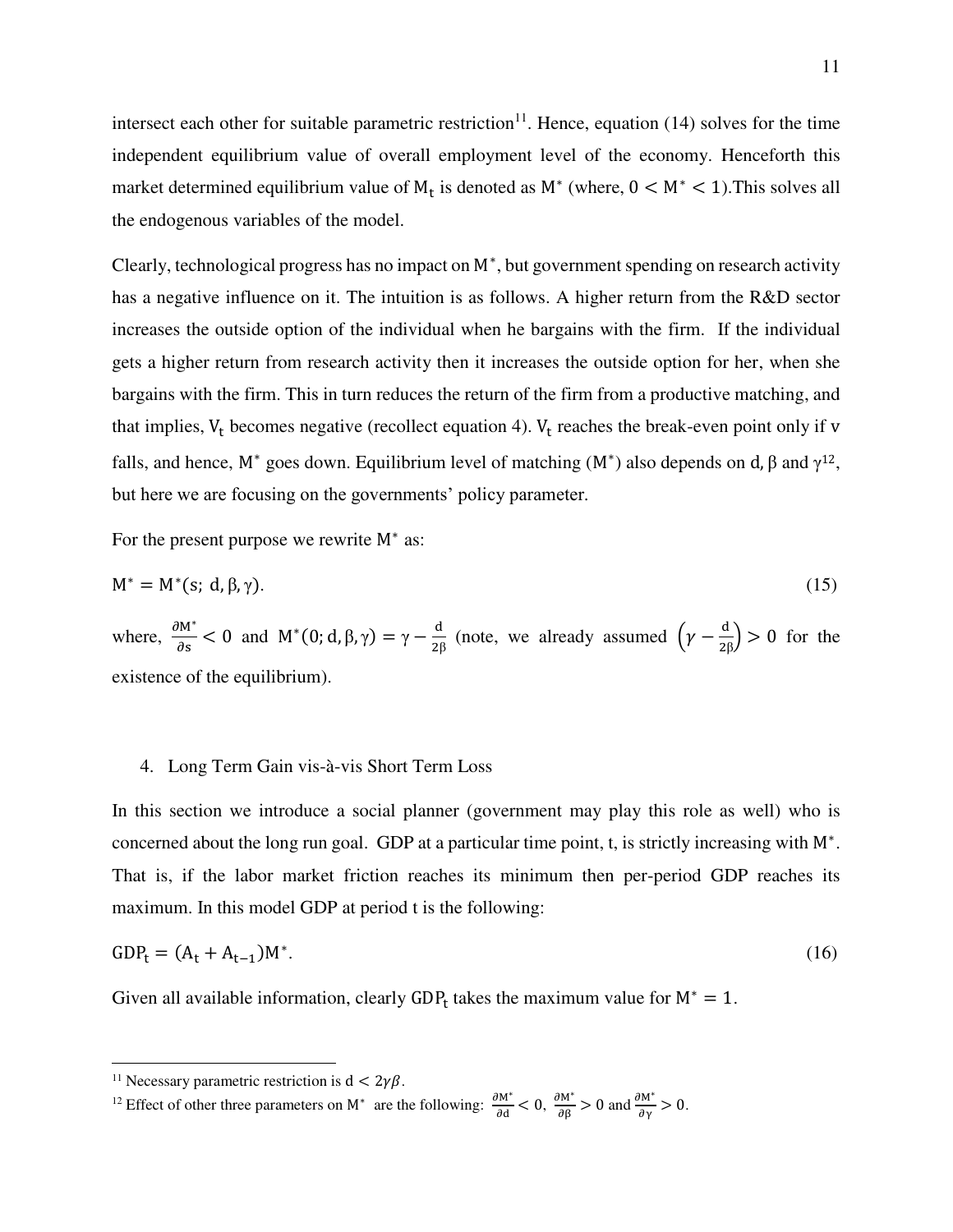However, the long run present discounted sum of GDP values from time period t is denoted as  $\Gamma_t$ and is equal to:

$$
\Gamma_{t} = \sum_{n=0}^{\infty} \delta^{n} M(A_{t+n-1} + A_{t+n}).
$$
\n(17)

where, the discount rate is  $\delta \in (0,1)$ . Incorporating equation (11) we can rewrite equation (1) for the time independent M as follows.

$$
A_{t+n+1} = A_{t+n} + \psi^{t+n} (1 - M). \tag{18}
$$

We reduce the equation (17) further by using equation (18) and assuming  $\delta \psi < 1$ , as:

$$
\Gamma_{t} = \frac{M}{1-\delta} \left( 2A_{t-1} + (1-M)(1+\delta) \left( \frac{\psi^{t-1}}{1-\psi\delta} \right) \right).
$$
 (19)

As the social planner is concerned about the long run benefit of the economy, the objective of her is to maximize equation (19). From t<sup>th</sup> period onwards, an optimal path for the economy is to be chosen by obtaining an appropriate overall matching level of the economy, M∗∗. Therefore to maximize  $\Gamma_t$ , we set  $\frac{\partial \Gamma_t}{\partial M} = 0$  (from equation (19)) and solve for M<sup>\*\*13</sup>.

$$
M^{**} = \frac{1}{2} + \frac{A_{t-1}}{\psi^{t-1}} \left( \frac{1 - \psi \delta}{1 + \delta} \right). \tag{20}
$$

It can also be shown that <sup>14</sup> (using equation (18)),

$$
\frac{A_t}{\psi^t} = \frac{1 - M}{\psi - 1}.\tag{21}
$$

Suitable substitution of equation (21) into equation (20) solves for  $M^{**}$  which maximizes  $\Gamma_t$ , and represented as the following. The typical expression of this optimal matching level is,

$$
M^{**} = \frac{1}{2} \left( 1 + \frac{1 - \psi \delta}{\psi - \delta} \right) < 1. \tag{22}
$$

Therefore,  $M^{**} \in (0,1)$  is the socially optimal level of matching. That is, to achieve the long run objective the benevolent social planner needs to choose an optimal policy such that  $M^{**} \in (0,1)$ can be achieved. Note that, M<sup>\*\*</sup> does not depend on s. Since, it has been shown (in section 3) that M<sup>∗</sup> is monotonically falling with respect to s and M<sup>\*\*</sup> is independent of s, for specific parametric

<sup>13</sup> At M∗∗ second order condition is also satisfied

<sup>&</sup>lt;sup>14</sup> Assumption: if n → ∞, then  $A_{t-n}$  → 0.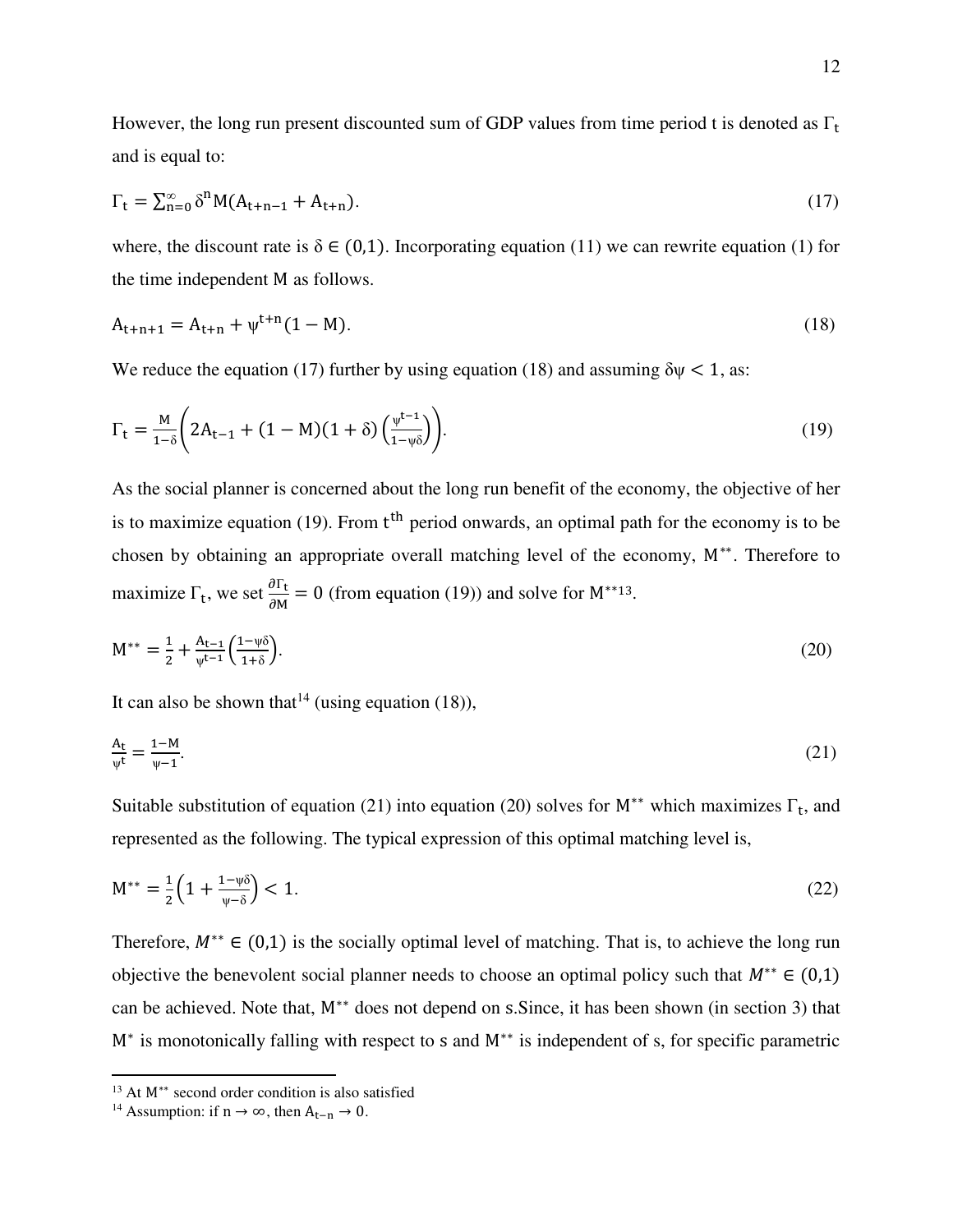restrictions (i.e. if,  $\gamma - \frac{d}{2\beta}$  $\frac{a}{2\beta} > M^{**}$ ), M<sup>\*</sup> and M<sup>\*\*</sup> cut each other in (M, s) plane. Hence, social planner may achieve  $M^{**}$  by suitably choosing  $s^*$  such that,

$$
M^{**} = M^*(s^*; d, \beta, \gamma) \tag{23}
$$

# **Figure 1**

#### 4.1. Growth and Comparative Statics.

This hypothetical economy grows at a constant rate and equal to,

$$
g \equiv \frac{\Delta GDP_{t+1}}{GDP_t} = \frac{\psi + 1}{1 + \frac{2 - A_t}{1 - M\psi^t}} = \psi - 1. \text{ (Using equation (21))}
$$
 (24)

g does not depend on M either. That is, if the economy moves along the optimal path then also growth rate of the economy remains unperturbed. Hence, s ∗ can be set with a fixed per period growth rate. Note that, in this model, like in most of the endogenous growth literature, wage rate is growing at the same rate as the economy (see equation 9).

Turning to the comparative statics exercise, clearly as ψ increases growth rate of the economy increases. Interestingly,  $\frac{\partial M^{**}}{\partial \psi}$  < 0 from equation (22). That is, for high growing economy it is optimal to allocate more individuals to R&D. Thus, the model says, from figure 1, government of high growing economy in the steady state should pay high to the R&D sector workers.

Again, partial differentiation of equation (14) with respect to  $\gamma$  around M<sup>∗</sup>, shows that:  $\frac{\partial M^*}{\partial \gamma} > 0$ , for any value of s. Given all other parameters fixed, if the overall efficiency of the labor market increases then market determined equilibrium level of job match also rises. This result combined with the figure 1 gives us more insight. Since, for each s,  $M^*$  increases for higher  $\gamma$ , therefore in the figure 1, M<sup>∗</sup> curve shifts up. That leads to higher s ∗ . That is, economies with higher level of labor market efficiency should pay more to the R&D sector workers than the one with lesser labor market efficiency. On the contrary, in the less developed countries where labor market is less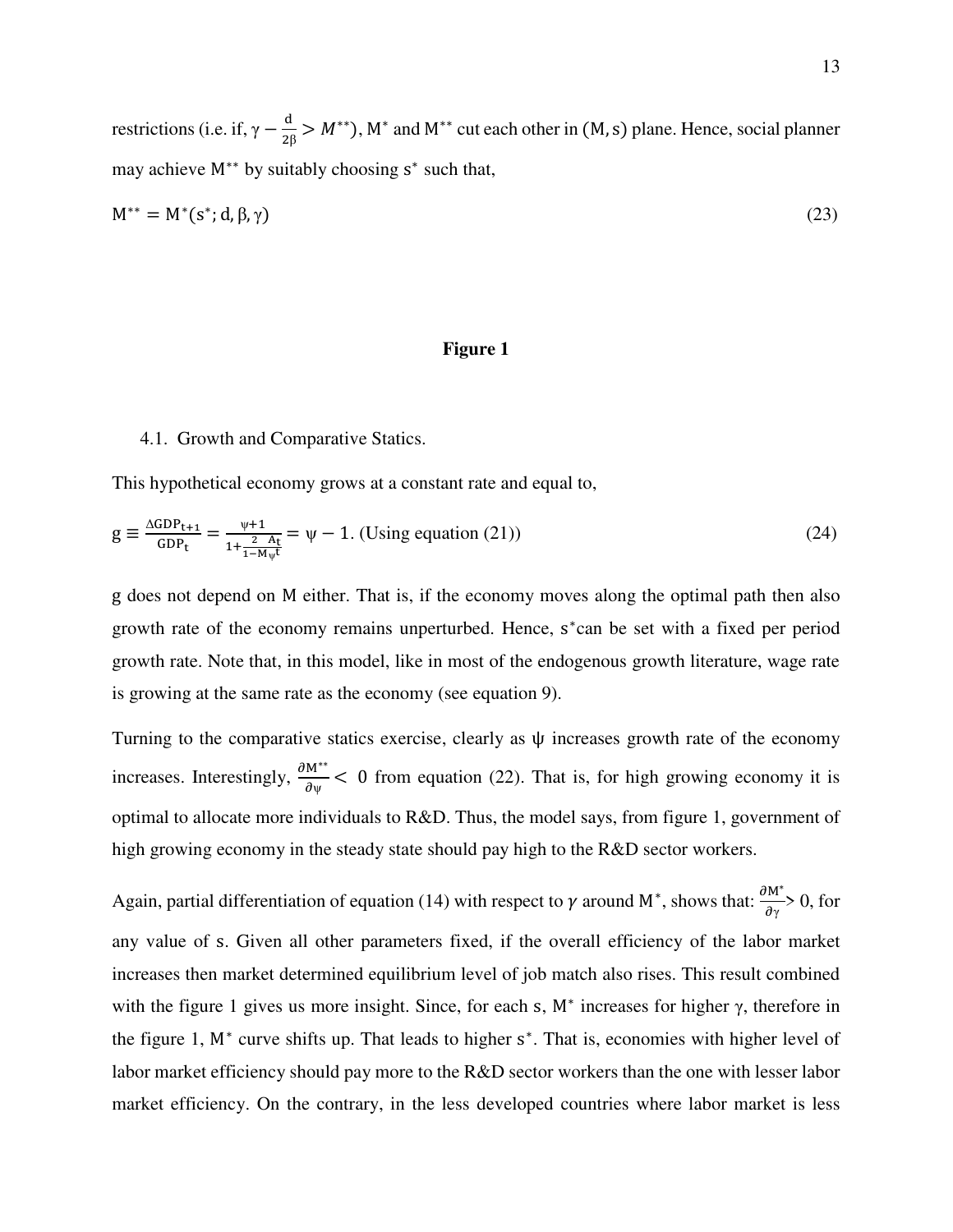efficient, return from R&D needs to be lesser as compared to developed countries (consists of higher labor market efficiency).

These two observations taken tighter brings out an important discussion. By imitating high developed countries less developed or less growing economies may end up paying excess money to the R&D sector workers. Empirical literature draws attention to the prevalence of investment in over-education in several less growing or less developed countries (see, McGuinness 2006). Therefore, when the present paper focuses on the issue of the optimal level of labor market friction (which also implies the optimal level of payment to the R&D sector workers), then it indicates the possibility of over-payment in the R&D sector too.

# 5. Discussions

In the previous sections we develop a model with a very simple set up. This section demonstrates with two examples that, the simple set up is not very restrictive to our findings. The discussion is kept short, because it does not bring any qualitative changes in the results of the model, but, nonetheless, demonstrates robustness.

# 5.1. Government with Budget Constraint

This section incorporates a budget constraint (henceforth BB) for the government, which has to be balanced. Here, government has the power to freely impose discriminatory tax on the individuals. Using that authority, government taxes once on a lump-sum basis, the individuals who get the job as a worker of a firm, and thus, finances the cost incurred for  $R&D$  activity. This tax rate,  $\tau_t$ , is known to all at the beginning of any period, t (say). So, workers bargain on their effective wage after getting matched with a firm. Therefore, the new wage rate,  $w_t^{\tau}$ , is:

$$
w_t^{\tau} = \frac{\arg \max_{w_t^{\tau}} \left( 2(A_t - w_t^{\tau}) \right)^{\beta} (2w_t^{\tau} - \tau_t - R_{t+1}^{\tau})^{1-\beta}.
$$

Equation (8) still holds in this set-up. That is, government pays researcher as a proportion of the expected wage what they may get if they would work in a firm. Using that we solve the new,

$$
w_t^{\tau} = \frac{(1-\beta)A_t + \frac{\beta}{2}\tau_t}{1-\beta s M_t^{\tau}}.
$$
\n(25)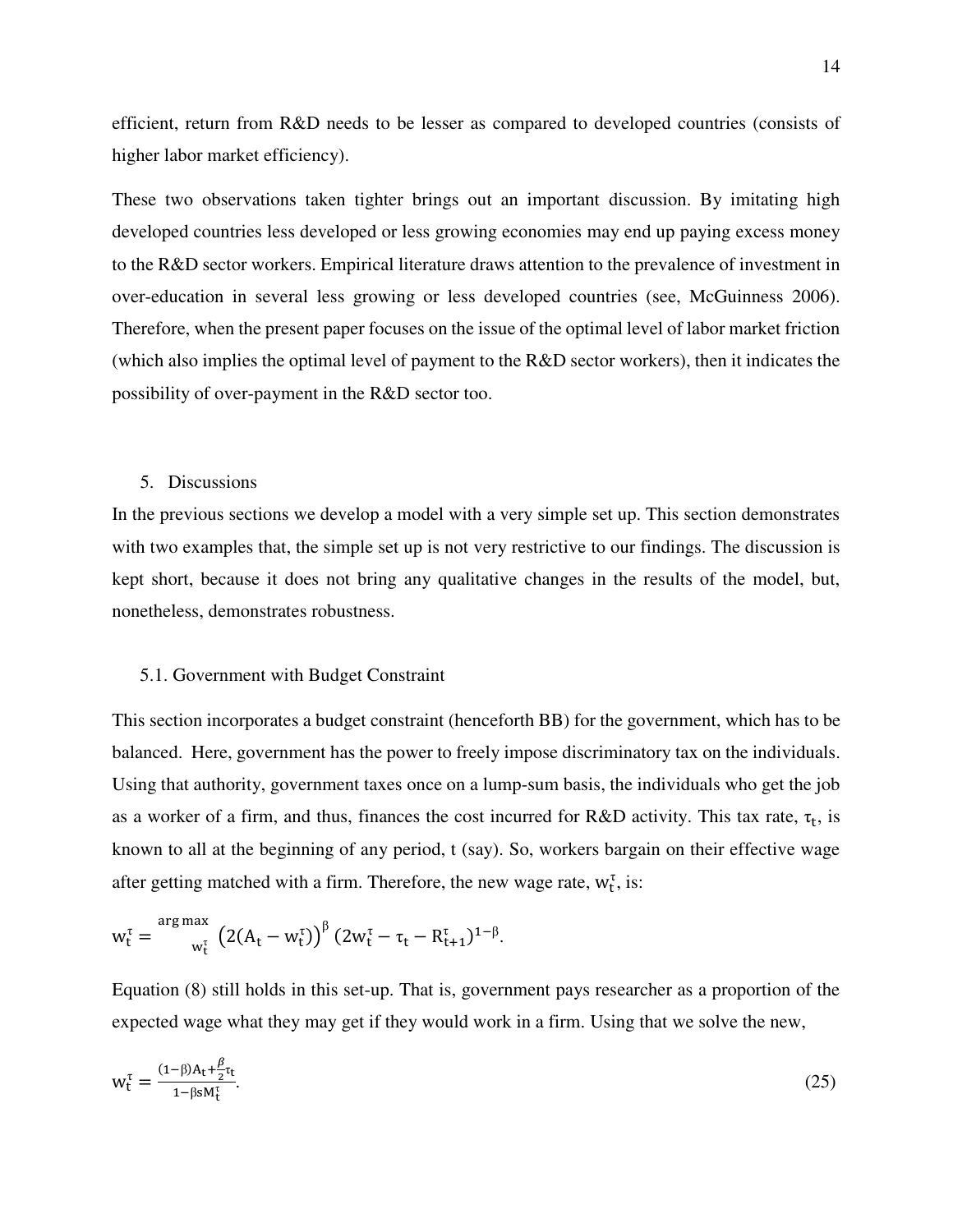Government in each period spends the entire revenue, earned from taxation, in research activity. Hence, the budget balance constraint is the following:

$$
\tau M_t^{\tau} = (1 - M_t^{\tau}) R_{t+1}^{\tau}
$$
\n
$$
(26)
$$

Substituting equation (8) in equation (26) and then replacing  $w_t^{\tau}$  from equation (25), equilibrium tax rate can be solved:

$$
\tau_t^* = \frac{2s(1-\beta)}{1-s\beta} A_t (1 - M_t^{\tau}). \tag{27}
$$

For solving the equilibrium value of market determined overall successful matching we would recall equation (13). For the present purpose the equation is rewritten with new notation:

$$
M_t^{\tau} = \gamma - \frac{dA_t}{2(A_t - w_t^{\tau})}.
$$
\n(28)

It is straight forward to understand, in this version also all individuals first search for a job in a firm, and then who ever fails to get employment receives education and joins R&D activity at the second period. Therefore, equations (10) and (11) remain unchanged. Now, first substituting equation (27) into equation (25) and then, replacing the value of  $w_t^{\tau}$  back into equation (28) we get the following equation which can solve for the equilibrium  $0 \lt M^{\tau^*} \lt 1$ :

$$
M_t^{\tau} + \frac{d}{2\beta} \left[ \frac{1 - sM_t^{\tau}}{1 - \beta s M_t^{\tau}} + \frac{(1 - M_t^{\tau})s(1 - \beta)}{(1 - s\beta)(1 - \beta s M)} \right]^{-1} = \gamma.
$$
 (29)

LHS of the above equation has a positive relation with  $M_t^{\tau}$ . Hence, for  $\frac{d}{2\beta} \left( \frac{1-s\beta}{1-s} \right) < \gamma$ , there exists a unique solution for  $M^{\tau^*}$ . Note that,  $M^* < M^{\tau^*}$ . Moreover,  $\frac{\partial M^{\tau^*}}{\partial s} < 0$  and  $M^{\tau^*}(0; d, \beta, \gamma) > 0$  still holds.

Since, BB policy is a redistributive instrument, GDP value of any period does not change compared to the benchmark case (without BB constraint). Hence the optimal  $\Gamma_t^*(M^{**})$  and growth rate of the economy remain unchanged. However, to reach that  $s^{t*}$  is to be set such that  $M^{t*} = M^{**}$ , and it is not difficult to show that  $s^* > s^{\tau^*}$ .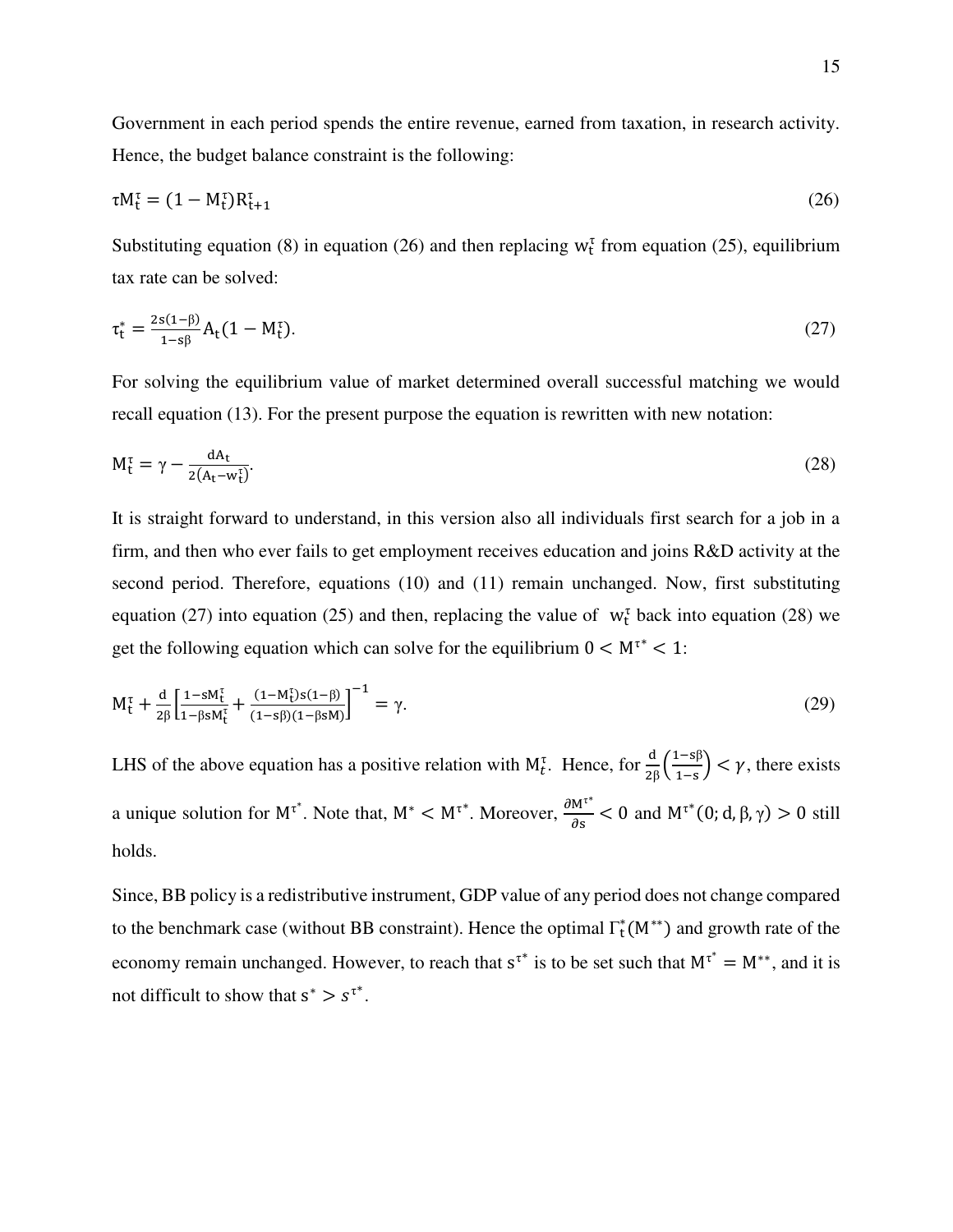# **Figure 2**

# 5.2. Stochastic Fluctuation in Output

l

This section discusses the model further by allowing stochastic fluctuation. This is to check how the results vary from the basic model when economy varies from one state to another. Intuitive interpretation of this extension says, the effect of research output on the productivity of the firm is uncertain. Say, the productivity depends on a random parameter, ϕ. Whatever be the technological outcome, the usefulness on the productivity also depends on ϕ too. To make the analysis simple it is assumed that  $\phi$  can take only two positive values:  $\phi_t = {\phi_1, \phi_2}$ , and follows a stationary Markov process, with the transition matrix  $\Pi_{2\times 2}^{15}$ . To avoid the cumbersome analysis, we once again ignore the budget constraint of the government.

Instead of  $A_t$ , let the productivity from a successful matching at period t is now:

$$
\Psi_t = A_t \phi_t. \tag{30}
$$

Value of  $\phi_t$  is known to all only at the beginning of the period t. That is, at the beginning of a time period firms and workers both know what is going to be the productivity level of a new matching at that period.

It is straight forward to prove that although wage fluctuates with stochastic shocks equation (14) still holds. Thus one can solve for M<sup>∗</sup> . Therefore, overall per period matching level of the economy remains the same and time invariant. This is because, in this hypothetical economy, matched firms and workers are absorbing the entire effect of the productivity shock.

<sup>15</sup> $\Pi = \begin{bmatrix} \overline{\pi} & 1 - \overline{\pi} \\ \overline{\pi} & 1 - \overline{\pi} \end{bmatrix}$ . Where,  $0 < \Pi_{ij} < 1$ . Therefore, if at time period t,  $\phi$  takes the value  $\phi_1$  then the probability of repeating  $\phi_1$  at period (t+1) is  $\bar{\pi}$  and the probability of a change to  $\phi_2$  is  $1-\bar{\pi}$ . On the other hand, if  $\phi$  is  $\phi_2$  at period t, then at period (t+1),  $\phi$  takes the value  $\phi_1$  with the probability  $\pi$  and it remains  $\phi_2$  with the probability  $1 - \pi$ .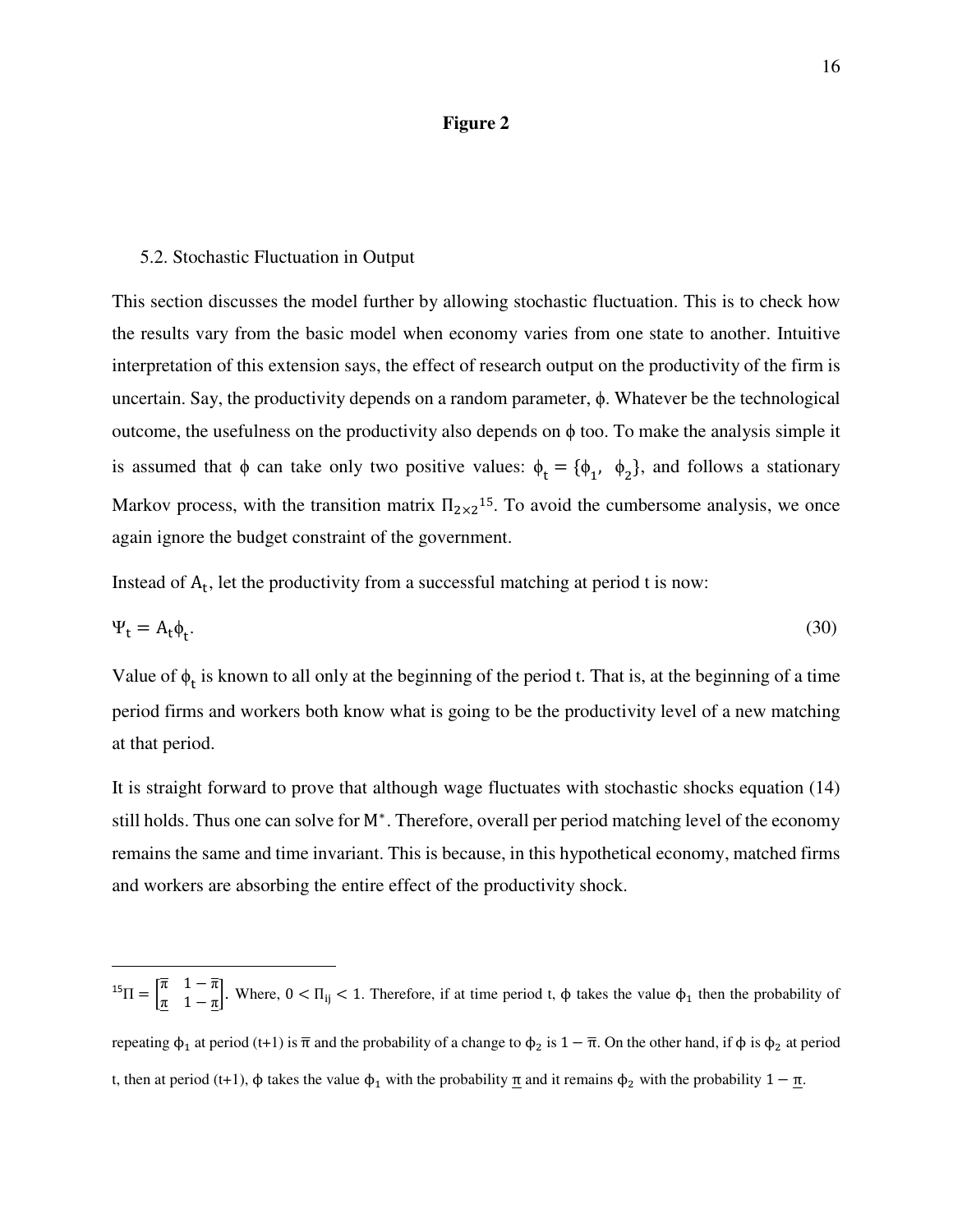Determination of long run optimal is now based on the maximization of the expected time discounted long run sum of GDP values. Therefore the objective function for this analysis is,

$$
E\Gamma_t = \sum_l p_l^* \left( E_{t-1}^l \Gamma_t \right). \tag{32}
$$

Where,  $I = \{1, 2\}$  and  $E_{t-1}^I \Gamma_t$  is the long run time discounted sum of expected GDP values given the value of  $\phi$  at the period (t-1). Stationary state value of  $P(\phi = \phi_1)$  at any period is denoted as

$$
p_1^*
$$
. A typical solution of  $p_1^* = \frac{\overline{\pi}}{\underline{\pi} + (1 - \overline{\pi})}$  and  $p_2 = \frac{1 - \overline{\pi}}{\underline{\pi} + (1 - \overline{\pi})}$ .

Given ( $\phi = \phi_1$ ), following equation specifies  $E_{t-1}^1 \Gamma_t$  as, ,

$$
E_{t-1}^l \Gamma_t = E_{t-1}^l [\Sigma_{n=0}^{\infty} \delta^n M(\Psi_{t+n-1} + \Psi_{t+n})].
$$

l

Kolmogorov-Chapman<sup>16</sup> equation helps to reduce the above mentioned infinite sum<sup>17</sup> and then by maximizing (32) with respect to  $M$ , we obtain:

$$
M_{\phi}^{**} = 1 - \frac{1}{2 + \frac{1}{(1+\delta)(\psi - 1)} \left(\frac{pA_1 + qA_2}{pB_1 + qB_2}\right)}.
$$
\n(33)

Where,  $A_{l} = \phi_{l} + (1 + \delta)\Pi(l; :)(I - \delta\Pi)^{-1}[\phi]$  and  $B_{l} = \Pi(l; :)(I - \delta\psi\Pi)^{-1}(I - \delta\Pi)^{-1}[\phi]$ . Correspondingly, government can solve  $s_{\phi}^{**}$  such that  $M^* = M_{\phi}^{**}$ , (recall, market determined equilibrium matching, M<sup>∗</sup> , is negatively related with s).

In this version also, expected growth rate does not depend on the overall matching level of the economy and ψ has an unambiguously positive impact on growth rate. Hence government can choose the optimal path without hampering the growth rate. Expected growth rate is determined as,

$$
Eg_t = \sum_l p_l^* E_{t-1}^l g_t \tag{34}
$$

<sup>16</sup>Kolmogorov-Chapman equation:  $\Pi^{(n+m)} = \Pi^{(n)}\Pi^{(m)}$ .  $(n+m)$ ,  $(n)$  and  $(m)$  are denoted as steps of transition. <sup>17</sup>E<sub>t−1</sub>Γ<sub>t</sub> = M  $[A_{t-1}[\phi_1 + (1 + \delta)\Pi(l; :)_{1 \times 2}[I - \delta\Pi]^{-1}{}_{2 \times 2}[\phi]_{2 \times 1}]\right]$  + M(1 − M)ψ<sup>t−1</sup>(1 + δ)[Π(l; :)<sub>1×2</sub>[I −  $δψΠ]$ <sup>-1</sup><sub>2×2</sub>[**I** − δΠ]<sup>-1</sup><sub>2×2</sub>[ϕ]<sub>2×1</sub>].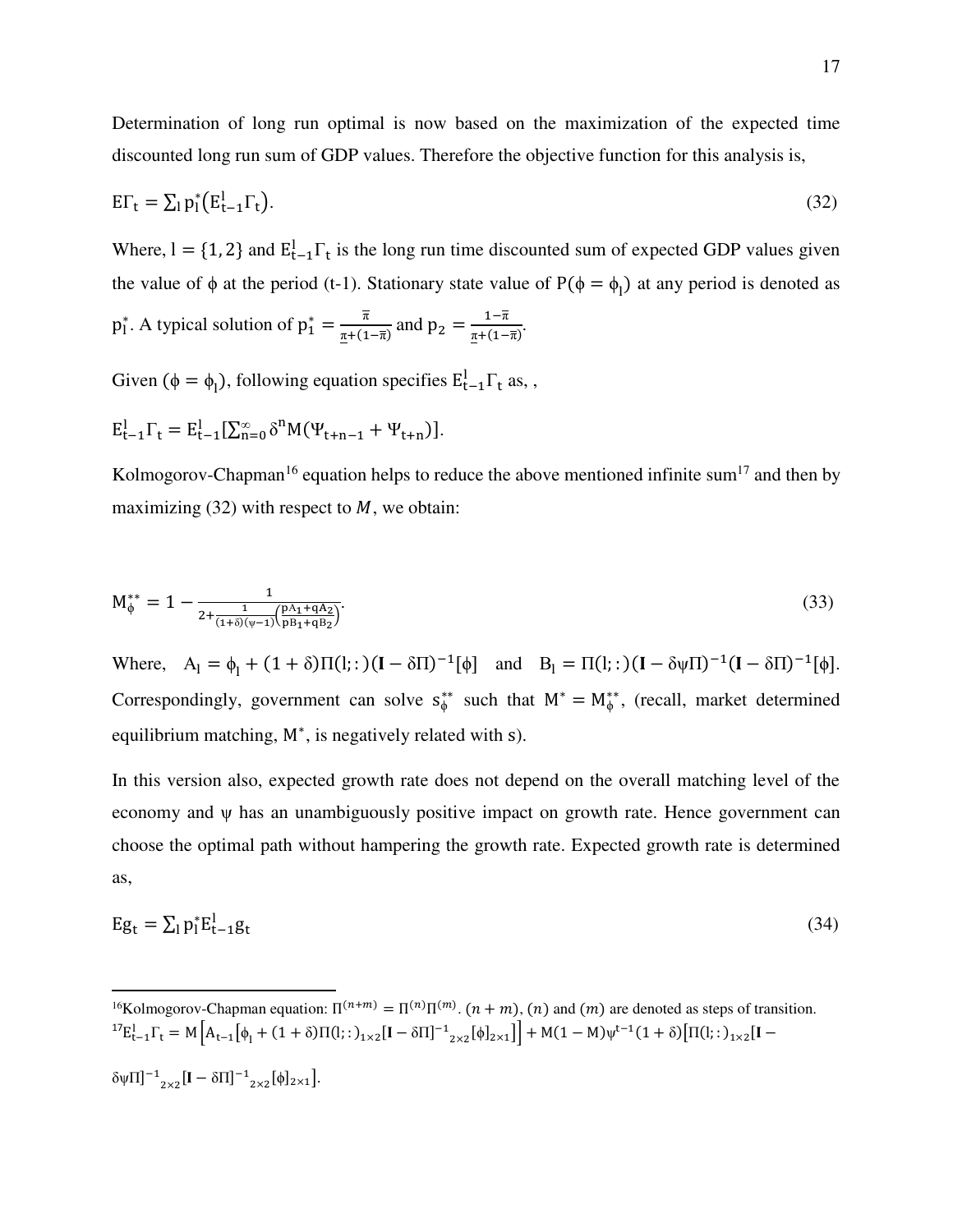where,  $E_{t-1}^1 g_t = \frac{\Pi(l,:)\Pi\phi\psi^2 - \phi_l}{\Pi(l::)\phi\psi + \phi_l}$ <sup>Π</sup>(l;:)ϕψ+ϕ<sup>l</sup> .

Note that, expected growth rate increases if  $\psi$  increases. That leads to fall in  $M^{**}_{\phi}$  also. Hence,  $s^*_{\phi}$ increases.

6. Conclusion

This model views labor market friction from a very different perspective compared to existing literature. After the introduction of search-matching framework, neo-classical general equilibrium models got a rigorous micro foundation for an imperfect labor market which enabled them to comment on different macroeconomic problems. Most of the contributions in this literature showed how positive level of friction in the labor market can drag the economy away from perfect competitive solutions. Our model, in contrast, looks for a positive role of labor market friction as a counter distortion in a model with endogenous technological progress and two period lived individuals. It suggests, instead of reducing friction arbitrarily, economy can gain in long run if there exits an appropriate level of positive labor market friction. Economy can achieve that even without changing its constant steady state growth rate. The paper proposes, higher payment in R&D sector is optimal for high growing countries and/or countries with high labor market efficiency.

It has been shown that the results are consistent for self-financing government. That is, the main results remain unchanged if the government has to maintain a balanced budget. In one other extension, we allow random fluctuations in the research output and productivity mapping which shifts the productivity of a successful matching from one state to another. It is shown that the model is robust to introduction of stochastic fluctuations also.

### Appendix 1

In the sub-section 2.5, we have claimed that the assumption made in equation 8 does not reduce the generality of the model. Following argument is made in support of that claim.

Using equation 7, for any  $R_{t+1}$ , equation 5 can be written as following

$$
M(\theta_t^{-1}, 1) = \frac{dA_t}{2(\beta A_t - \frac{\beta}{2}R_{t+1})}
$$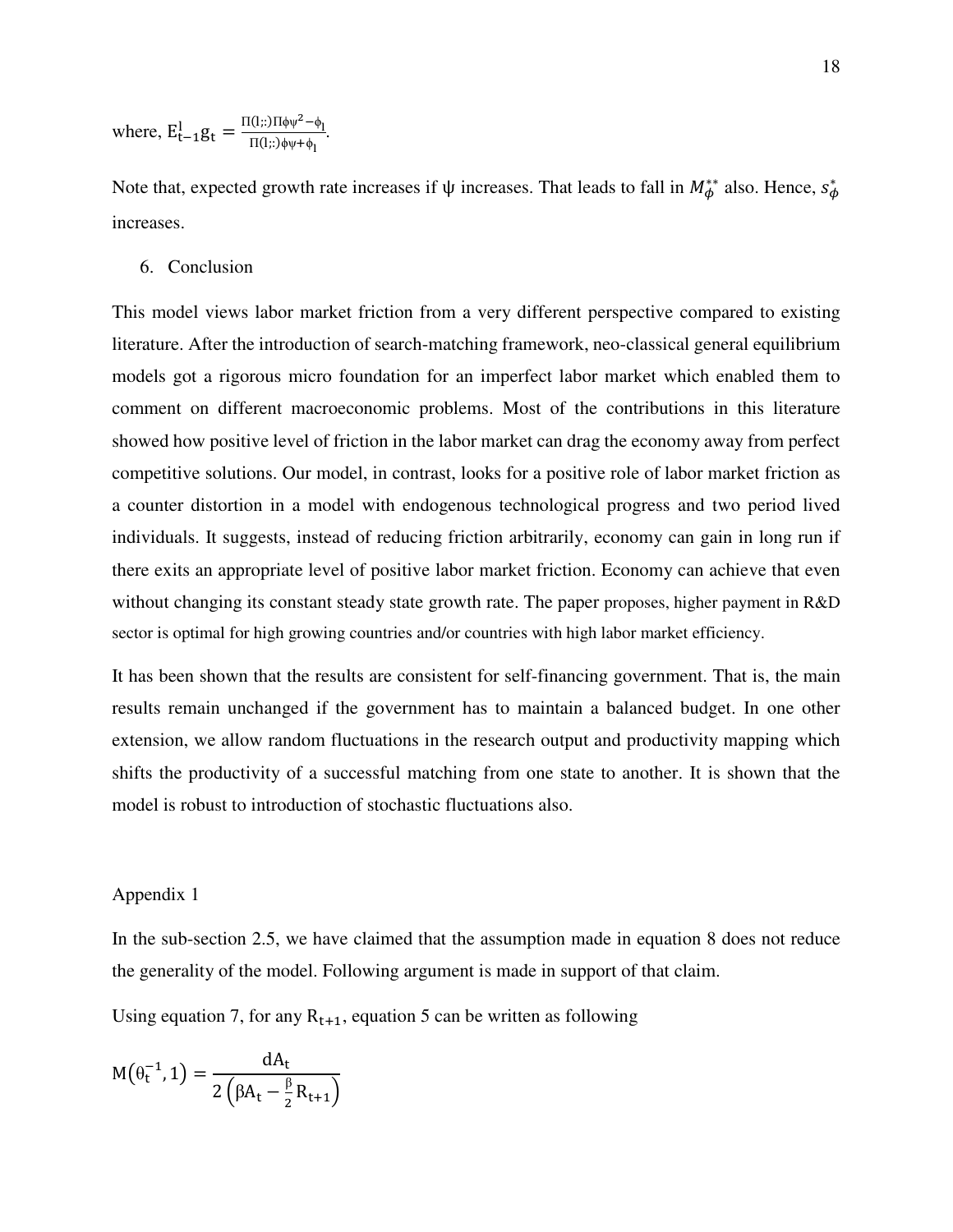or, 
$$
M(\theta_t^{-1}, 1) = \frac{d}{2\beta(1 - \frac{R_{t+1}}{2A_t})}
$$

Using equation (12) and the above equation,

$$
M_t = \gamma - \frac{d}{2\beta \left(1 - \frac{R_{t+1}}{2A_t}\right)}
$$

As it is argued in sub-section 2.5,  $0 < \frac{R_{t+1}}{2A_t} < 1$  for all t. Note that,  $\frac{R_{t+1}}{2A_t}$  is negatively related to  $M_t$ and for certain restriction on  $\gamma$ ,  $\beta$  and d,  $0 < M_t < 1$  for all  $0 < \frac{R_{t+1}}{2A_t} < 1$ . These two properties of the above equation generates most of the important results of the paper. In this paper,  $\frac{R_{t+1}}{2A_t}$  has been replaced by a specific  $0 < s_t < 1$ . To make the model more interesting and to ensure the convergence, the assumption in equation 8 is made.

#### Appendix 2

Consider the baseline model, but relaxing the assumptions of costless education and frictionless R&D sector. To make the model more comprehensive let us introduce a labor-input for providing the education. That is, not only to improve the technology level but also to develop educated labor force economy needs educated laborers (namely, 'teachers'). Therefore, the changed set up is the following. Agents who take education at period t, have to pay  $\eta_t$ . R&D sector hires  $\lambda$  proportion of the educated labor force. Rests are hired to provide education to the next generation (here, one can introduce some friction and generate an educated unemployed labor pull. That will introduce only another parameter but otherwise analysis will be the same). Both types of educated workers are receiving wage for only one period (i.e., for t+1<sup>th</sup> period) and the wages are denoted as  $R_{t+1}$ and  $Z_{t+1}$ , respectively. Budget balancedness for R&D sector has already been discussed above. Here, the discussion focuses on the additional cost that has to be incurred by the Government by paying the wage to the 'teachers'. To finance that budget, it is assumed that the revenue generated from the agents who pay the cost for the education, is distributed to the "teachers". Either the cost  $(\eta_t)$  or the wage payment of the 'teachers'  $(Z_t)$  can be considered as given. Here, the  $Z_t$  is considered as exogenously given, and is set similarly as  $R_{t+1}$ . Since all the other mechanisms of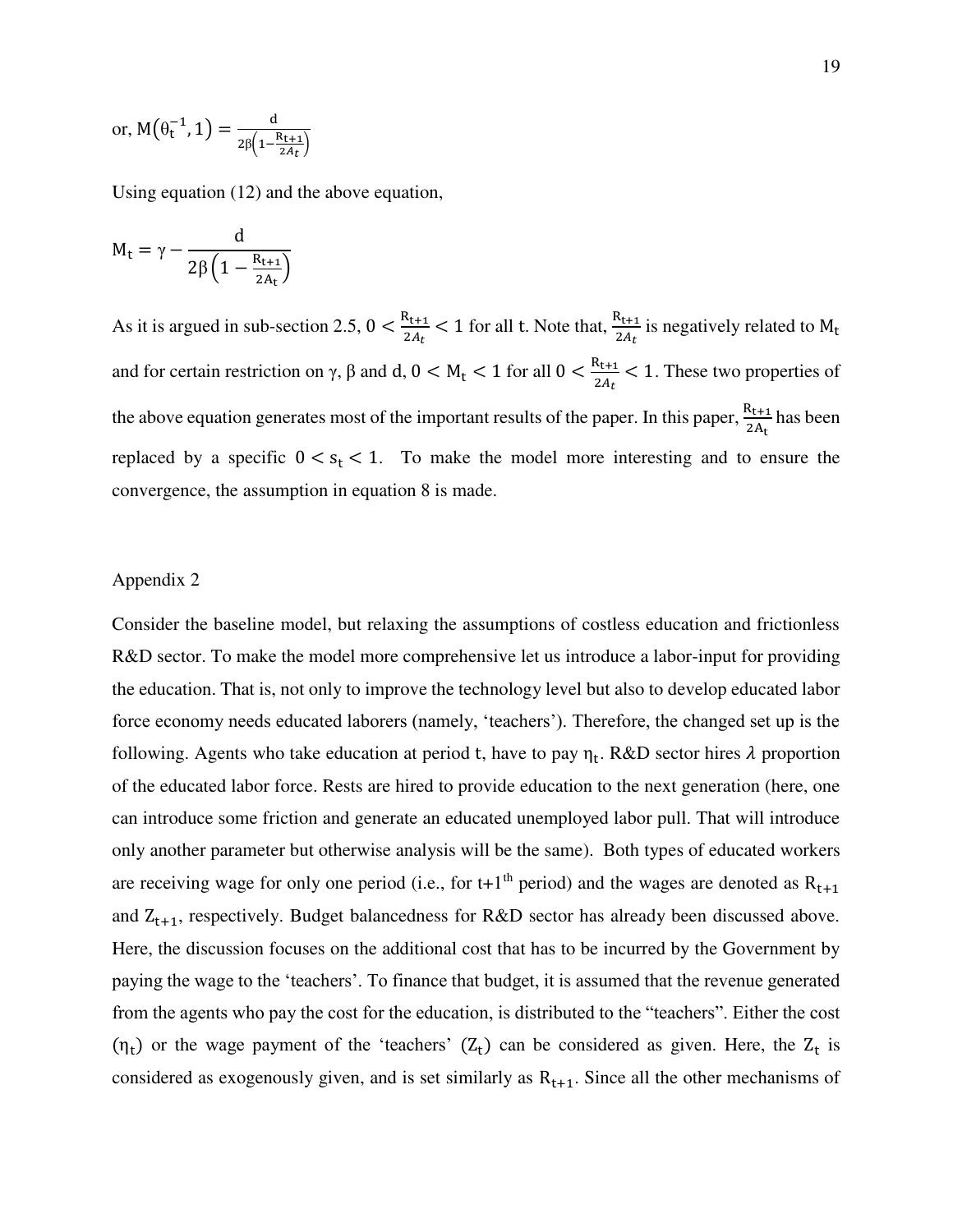the model are exactly the same, here we avoid the repetition of argument that has been made about the assumption of  $R_{t+1}$ , and hence of  $Z_{t+1}$ .

In this set up the key equations which come up along with all major equations of Section 2, are the following.

Bargaining wage equation: 
$$
w_t = (1 - \beta)A_t + \frac{\beta}{2}(\lambda R_{t+1} + (1 - \lambda)Z_{t+1} - \eta_t).
$$
 (43)

Second parenthesis involves the net expected opportunity cost for the laborer to join the production sector.

Budget equation for 'teachers':  $N_t \eta_t = (1 - \lambda) N_{t-1} Z_t$ .  $(44)$ 

Where,  $N_t$  denotes the number of agents willing to take education at period t. Note that 'teachers' who receive wage at period t have taken education at period  $(t - 1)$  and become 'teacher' with probability  $(1 - \lambda)$  at period t. Therefore, the right hand side of equation (44) represents the cost for paying teachers and the left hand side is the revenue from the agents who are willing to take education at period t.

Using similar argument as stated in baseline model, in equilibrium,  $18$ 

$$
N_t = 1 - M_t. \tag{45}
$$

Let us assume, similar to  $R_{t+1}$  in equation (8),  $Z_{t+1} = s'M_tw_t$ .  $(46)$ 

Where, 
$$
0 < s' < 1
$$
.

l

Rearranging equation (5) and using equation (10) and (12):  $M_t = \gamma - \frac{d}{2(1-w)t}$  $2(1-w_t/A_t)$  $(47)$ 

From equation (43),  $\frac{w_t}{A_t}$  can be expressed in terms of  $\left\{\frac{w_{t-1}}{A_{t-1}}\right\}$  $\left\{\frac{W_{t-1}}{A_{t-1}}, W_{t-1}, W_t, M_{t-1}, t\right\}$  using equations (1), (8), (10), (45) and (46). Specifically the equation is the following,

$$
\frac{w_t}{A_t} \Big( 1 - \frac{\beta}{2} (\lambda s + (1 - \lambda)s') M_t \Big) = (1 - \beta) - \frac{\beta}{2} (1 - \lambda) \left( \frac{1 - M_{t-1}}{1 - M_t} \right) s' M_{t-1} \left( \frac{1}{\frac{A_{t-1}}{w_{t-1}} + \psi^{t-1} * \frac{1 - M_{t-1}}{w_{t-1}}} \right). \tag{48}
$$

 $18$  Note that, since the cost associated with getting education makes R&D ever less lucrative.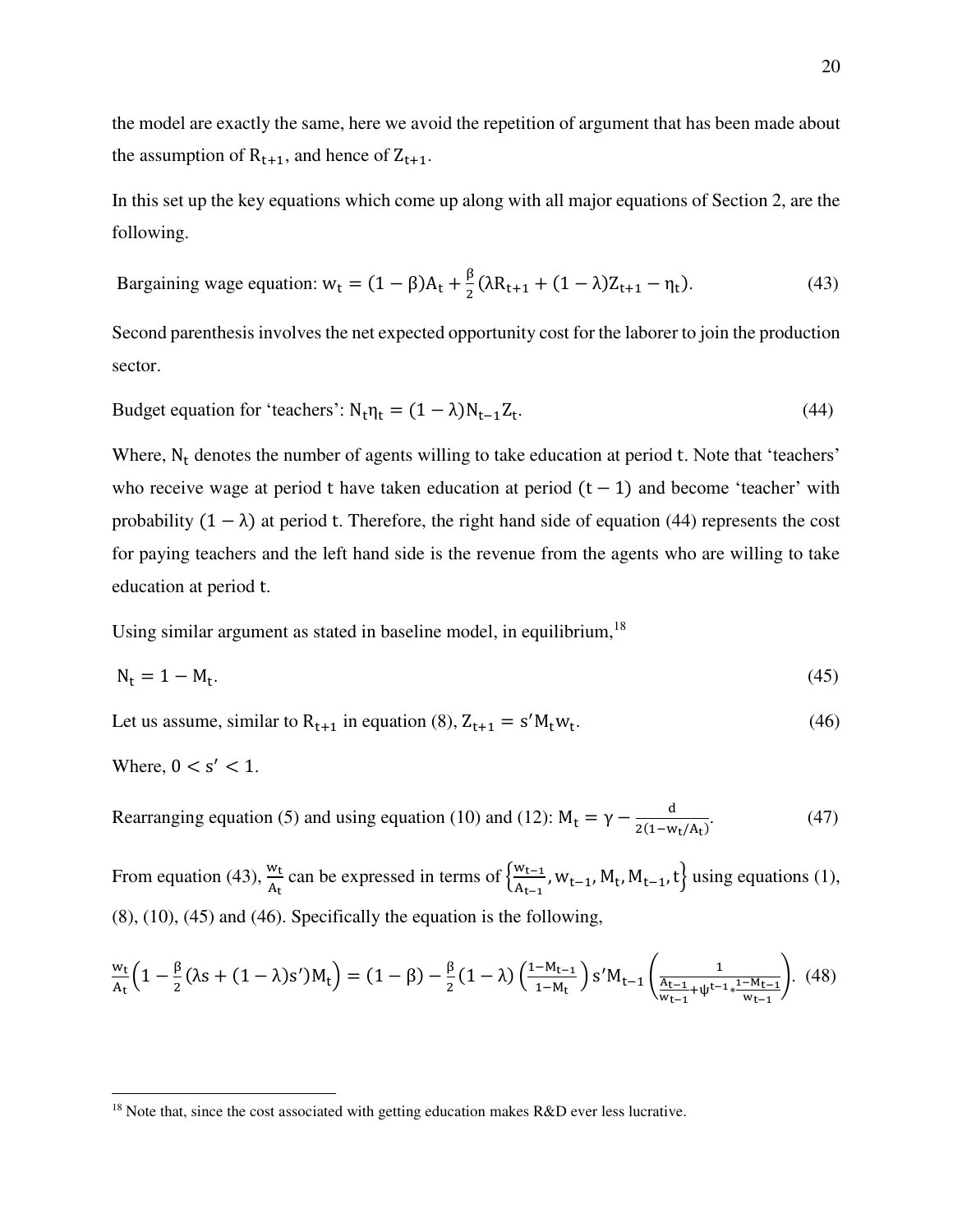Note that, equation (47) says,  $M_t$  is a function of  $\frac{w_t}{A_t}$  only. Therefore, equation (48) returns  $\frac{w_t}{A_t}$  as a function of  $\frac{w_{t-1}}{A_{t-1}}$ ,  $w_{t-1}$  and t.

To solve the steady state, first we define, there exists a steady state and then we check the consistency.

Say, at the steady state, 
$$
\frac{w_t}{A_t} = \omega
$$
, (49)

and hence, 
$$
M_t = M(\omega) = \gamma - \frac{d}{2(1-\omega)}
$$
. (50)

Therefore, equation (48) becomes,

$$
\omega\left(1 - \frac{\beta}{2}(\lambda s + (1 - \lambda)s')M\right) = (1 - \beta) - \frac{\beta}{2}(1 - \lambda)s'M\left(\frac{1}{\frac{1}{\omega} + \psi^{t-1}\frac{1 - M}{W_{t-1}}}\right).
$$
\n(51)

Now, one can solve for  $w_{t-1}$  and divide that by  $A_{t-1}$ . Using similar condition as of equation (21)<sup>19</sup> following can be obtained,

$$
\omega^2 \left(1 - \frac{\beta}{2}\lambda s M\right) - \omega \left(1 - \beta - \frac{(\psi - 1)}{\lambda} \left(1 - \frac{\beta}{2} (\lambda s + (1 - \lambda)s') M\right)\right) - \frac{(\psi - 1)(1 - \beta)}{\lambda} = 0. \tag{52}
$$

It is clear that RHS of equation (52) is a third order polynomial (using the value of  $M(\omega)$  from equation (50)) of ω. Therefore, there exists at least one real root of ω and parametric specification guarantees its value to be positive. Using the value of  $\omega$ , steady state M can be solved too.

Thus, 
$$
M^* = M(s, s').
$$
 (53)

Rest of the analysis is similar to the basic model described in section 4 and the main results hold.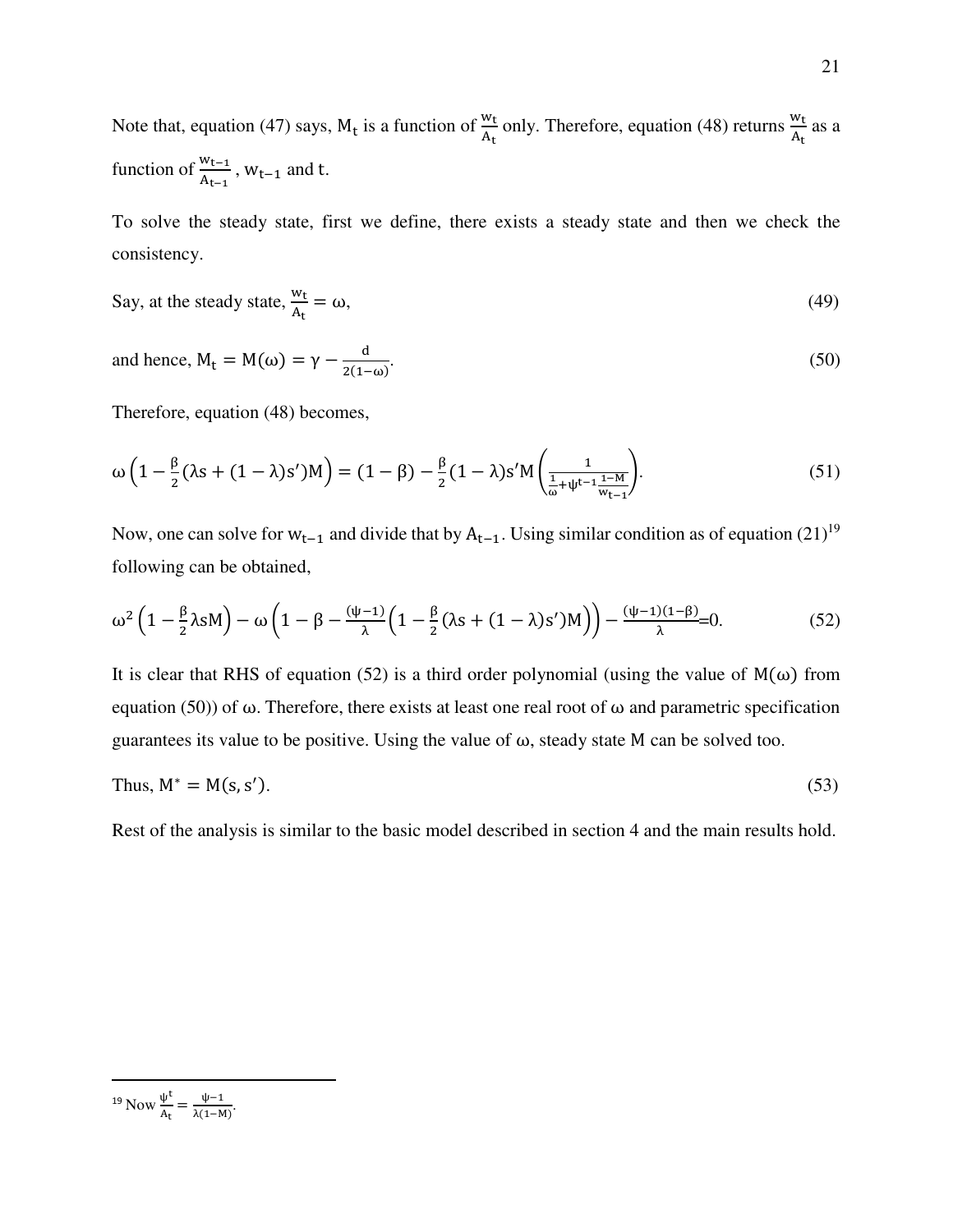# **Reference**

Albuquerque, B. (2011). "Fiscal institutions and public spending volatility in Europe." Economic Modelling 28.6: 2544-2559.

Aghion, P., & Howitt, P. (1994). Growth And Unemployment. *The Review Of Economic Studies* , 477- 494.

Barro, R. J. (1974). Are government bonds net wealth?. *Journal of political economy*, *82*(6), 1095-1117.

Bell, D. N., & Blanchflower, D. G. (2011). Young People And The Great Recession. *Oxford Review Of Economic Policy* , 241-267.

Blanchard, O. J. (1985). Debt, deficits, and finite horizons. *Journal of political economy*, *93*(2), 223-247.

Clark, D. (2011). Do Recessions Keep Students In School? The Impact Of Youth Unemployment On Enrolment In Post-Compulsory Education In England. *Economica* , 523-545.

David, P. A., Hall, B. H., & Toole, A. A. (2000). Is public R&D a complement or substitute for private R&D? A review of the econometric evidence. *Research policy*, *29*(4-5), 497-529.

Dellas, H., & Sakellaris, P. (2003). On The Cyclicality Of Schooling: Theory And Evidence. *Oxford Economics Papers* , 148-172.

Diamond, P. A. (1965). National debt in a neoclassical growth model. *The American Economic Review*, *55*(5), 1126-1150.

Dupuy, A., & Smits, W. (2010). How Large Is The Compensating Wage Differential For R&D Workers? *Economics Of Innovation And New Technology* , 423-436.

Feldman, M., & Lichtenberg, F. R. (1998). The interaction between public and private R&D investment: cross-country evidence from European Community's R&D information service. *Annales d'Economie et de Statistique*, *49*, 199-222.

Galama, T., & Hosek, J. (2008). *US competitiveness in science and technology*. Rand Corporation.

Grossman, G. M., & Helpman, E. (1991). Trade, knowledge spillovers, and growth. *European economic review*, *35*(2-3), 517-526.

Hall, B., & Van Reenen, J. (2000). How effective are fiscal incentives for R&D? A review of the evidence. *Research Policy*, *29*(4-5), 449-469.

Howitt, P., & Aghion, P. (1998). Capital accumulation and innovation as complementary factors in longrun growth. *Journal of Economic Growth*, *3*(2), 111-130.

King, I., and Linda W. (1995). "Search, unemployment, and growth." *Journal of Monetary Economics* 35.3: 499-507.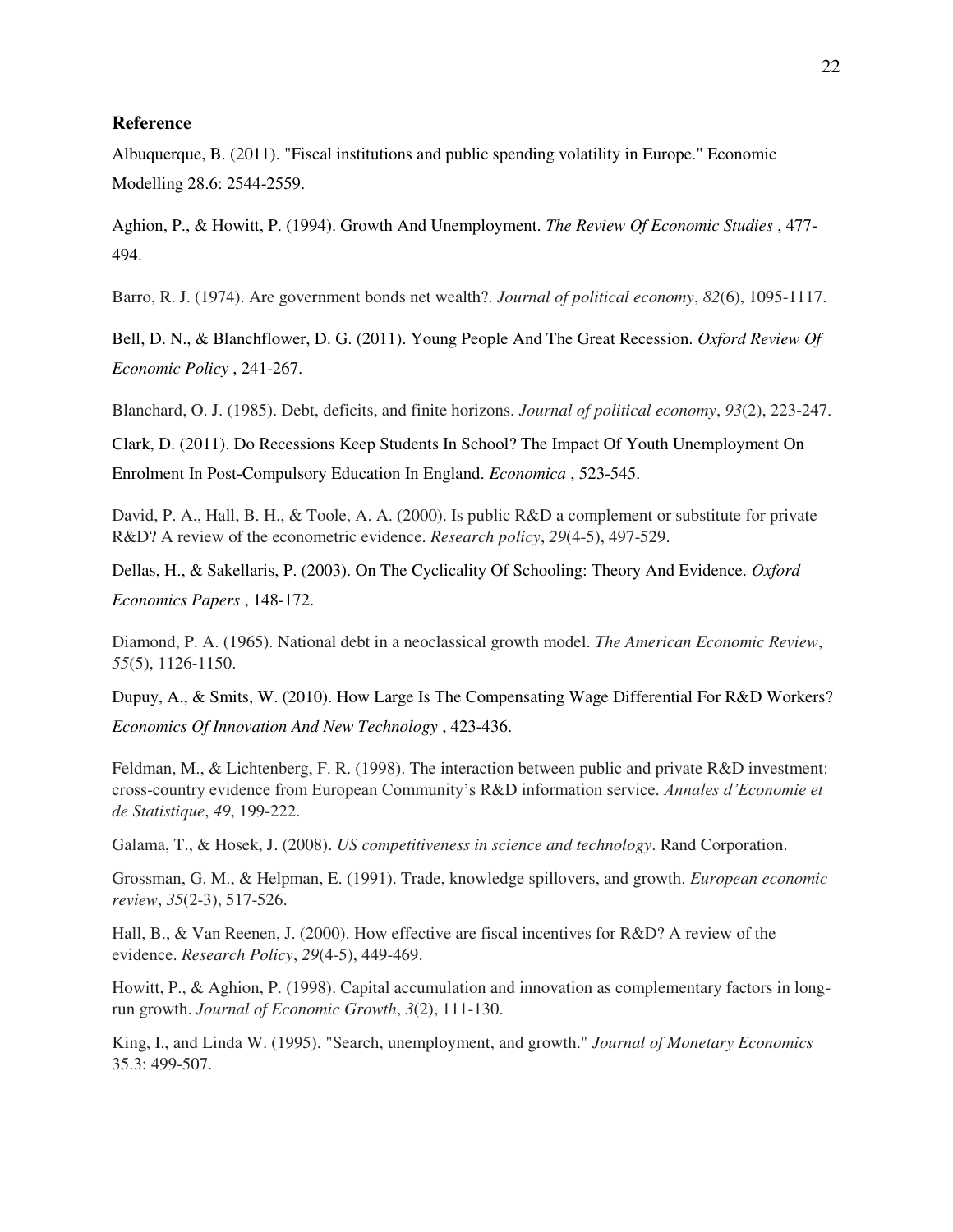Lassibille, G. (2001). Earnings Distribution Among Spanish Engineers: Research Vs. Non-Research Occupations. *Research Policy* , 673-680.

Lingens, J. (2007). Unions, Wage Setting, And Economic Growth. *Economic Modelling* , 167-188.

Long, B. T. (2004). How Have College Decisions Changed Over Time? An Application Of The Conditional Logistic Choice Model. *Journal Of Econometrics* , 271-296.

Long, B. T. (2013). The Financial Crisis And College Enrollment: How Have Students And Their Families Responded? *Nber Working Paper* , 1-34.

Marey, P. (2002). Crowding Out In The Dutch Labour Market For R&D. *Roa Report Series* .

Mcguinness, S. (2006). Overeducation In The Labour Market. *Journal Of Econmic Survey* , 387–418.

Meckl, J. (2004). Accumulation Of Technological Knowledge, Wage Differentials And Unemployment. *Journal Of Macroeconomics* , 65-82.

Mortensen, D. T., & Pissarides, C. A. (1998). Technological progress, job creation, and job destruction. *Review of Economic Dynamics*, *1*(4), 733-753.

Palokangas, T. (2004). Union–Firm Bargaining, Productivity Improvement And Endogenous Growth. *Labour* , 191-205.

Pissarides, C. A. (2000). *Equilibrium Unemployment Theory.* The Mit Press.

Romer, P. M. (1986 ). Increasing Returns And Long-Run Growth. *Thejournal Of Political Economy* , 1002-1037.

Romer, P. M. (1994 ). The Origins Of Endogenous Growth. *The Journal Of Economic Perspectives* , 3- 22.

Samuelson, P. A. (1958). An exact consumption-loan model of interest with or without the social contrivance of money. *Journal of political economy*, *66*(6), 467-482.

Stevens, M. (2007). New Microfoundations For The Aggregate Matching Function. *International Economic Review* , 847-868.

Yaari, M. E. (1965). Uncertain lifetime, life insurance, and the theory of the consumer. *The Review of Economic Studies*, *32*(2), 137-150.